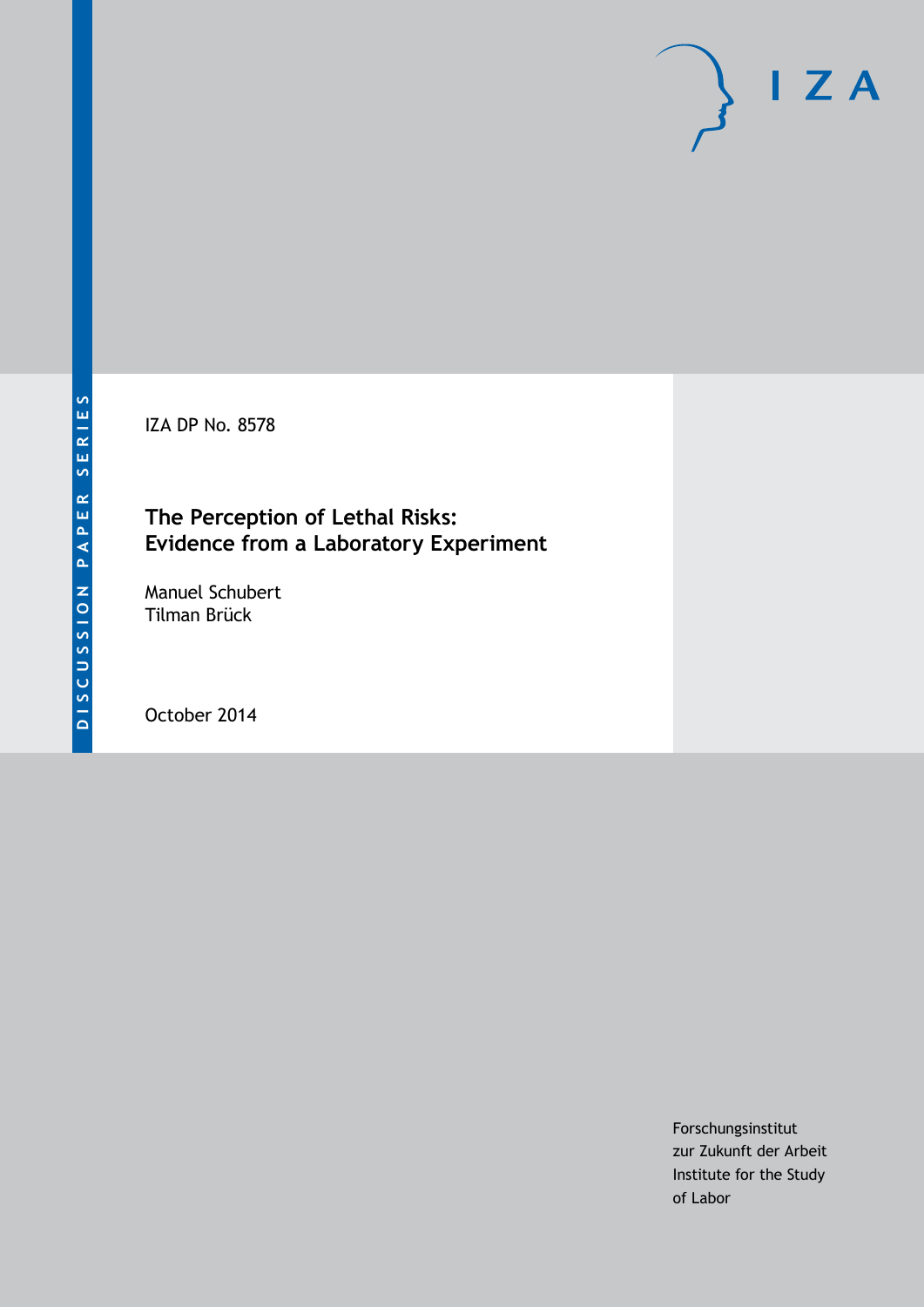# **The Perception of Lethal Risks: Evidence from a Laboratory Experiment**

## **Manuel Schubert**

*University of Passau*

## **Tilman Brück**

*Stockholm International Peace Research Institute (SIPRI) and IZA*

## Discussion Paper No. 8578 October 2014

IZA

P.O. Box 7240 53072 Bonn Germany

Phone: +49-228-3894-0 Fax: +49-228-3894-180 E-mail: [iza@iza.org](mailto:iza@iza.org)

Any opinions expressed here are those of the author(s) and not those of IZA. Research published in this series may include views on policy, but the institute itself takes no institutional policy positions. The IZA research network is committed to the IZA Guiding Principles of Research Integrity.

The Institute for the Study of Labor (IZA) in Bonn is a local and virtual international research center and a place of communication between science, politics and business. IZA is an independent nonprofit organization supported by Deutsche Post Foundation. The center is associated with the University of Bonn and offers a stimulating research environment through its international network, workshops and conferences, data service, project support, research visits and doctoral program. IZA engages in (i) original and internationally competitive research in all fields of labor economics, (ii) development of policy concepts, and (iii) dissemination of research results and concepts to the interested public.

<span id="page-1-0"></span>IZA Discussion Papers often represent preliminary work and are circulated to encourage discussion. Citation of such a paper should account for its provisional character. A revised version may be available directly from the author.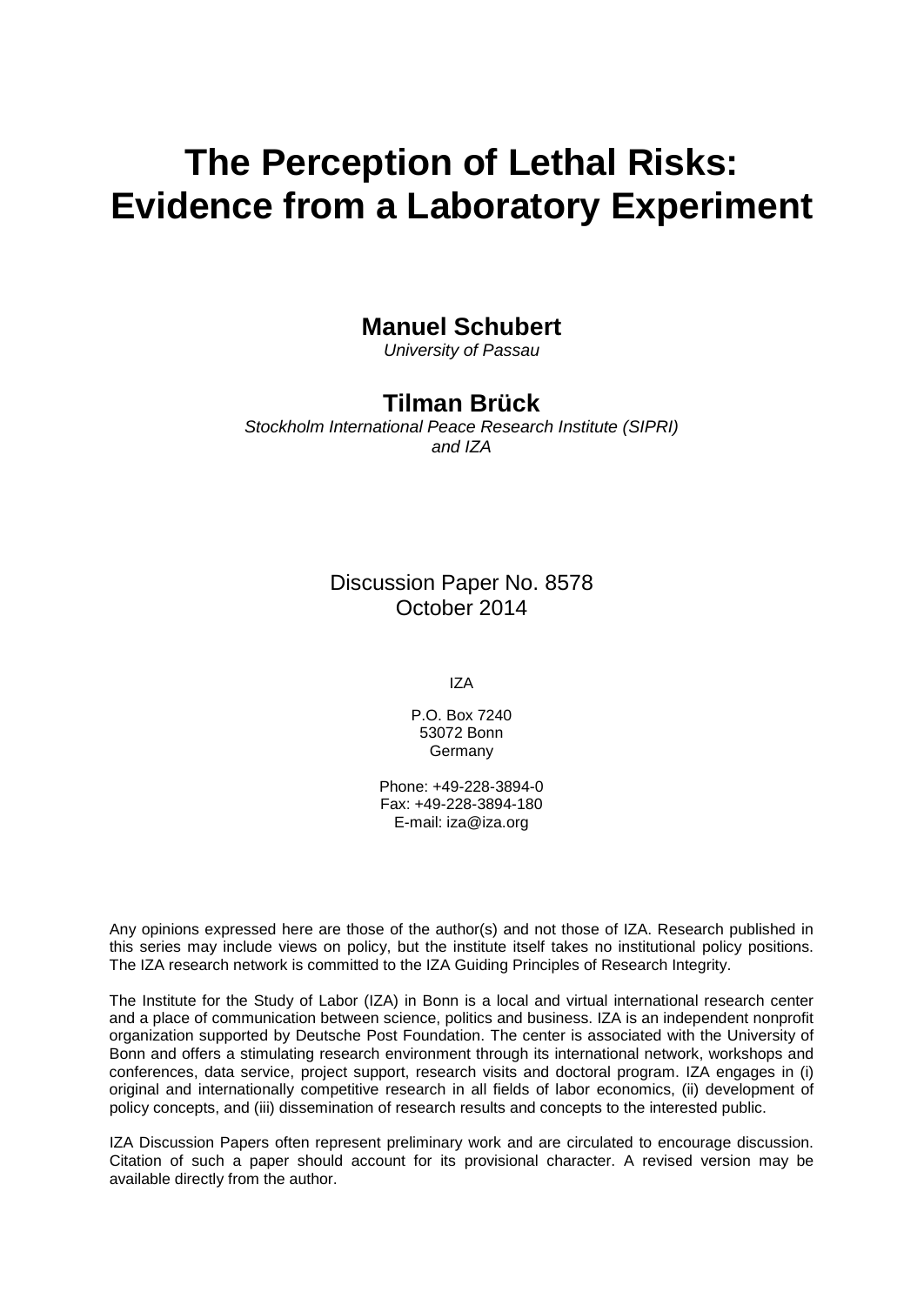IZA Discussion Paper No. 8578 October 2014

## **ABSTRACT**

## **The Perception of Lethal Risks: Evidence from a Laboratory Experiment[1](#page-1-0)**

We run a novel experiment to explore the relationship between the perception of real-life risks and the demand for risk reduction. Subjects play a series of loss lotteries in which the odds are matched to the likelihood of lethal events in real life. For each risk, subjects can pay premiums in order to reduce the likelihood of total bankruptcy. Our results show a complex interplay of mortality perception and demand for risk reduction. We observe that perceived annual mortality positively affects the demand for risk reduction. Moreover, we find certain risk characteristics to affect perceived mortality, others to drive the demand for risk reduction, and some to alter both. Our findings suggest that 30 percent of all insurance payments are due to biased perceptions of annual mortality while perfect precaution could lower payments by 45 percent. Implications for risk management policies are discussed.

JEL Classification: C9, D81

Keywords: risk perception, lethal risks, experiment, insurance

Corresponding author:

Tilman Brück ISDC Friedrichstr. 88 10117 Berlin Germany E-mail: [tilman.brueck@gmail.com](mailto:tilman.brueck@gmail.com)

<sup>1</sup> We are thankful to Eduard Braun, Lisa Einhaus, Marcus A. Giamattei, Johann Graf Lambsdorff, Andreas Ortmann, and Anja Ullrich for providing valuable comments and feedback. We would also like to thank participants at the Interdisciplinary Wolfgang Köhler Research Center, the Development and Security seminar at DIW Berlin, and the Passau Experimental Economics Colloquium. Financial support was gratefully received from the Humboldt-University Berlin.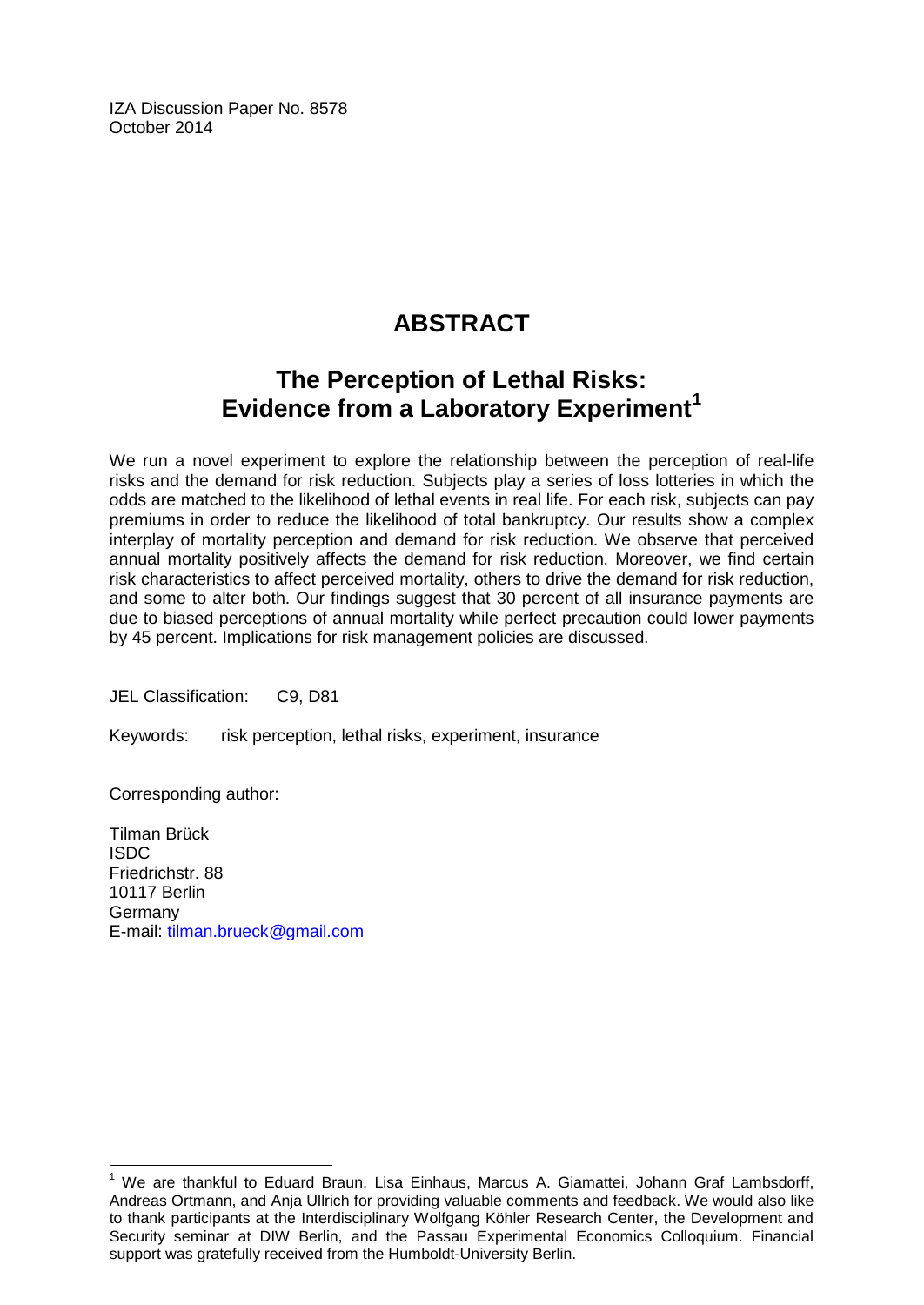#### **1. Introduction**

How do people perceive and respond to lethal risks? How can public risk communication and management be enhanced? During the last decades, a number of studies have raised these and similar questions and contributed to our present understanding of risk perception. One of the most replicated finding is that laypeople form biased expectations about the objective likelihood of lethal events (e.g. Lichtenstein et al. 1978). They underestimate the likelihood of common causes of death and overestimate the likelihood of rare causes of death. Moreover, people's risk perceptions are linked to exogenous anchors such as media coverage or personal experience (Tversky and Kahneman 1974; Lichtenstein et al. 1978). The more often people have been exposed to the consequences of a risk, the higher the perceived levels of risk. Inspired by these early findings, a series of papers has subsequently elaborated what has been labeled as the psychometric approach and analysed the impact of various qualitative characteristics on perceived risk (e.g. Slovic et al. 1980; 1984; Slovic 1987). Overall results suggest that perceived risk is quantifiable and predictable. People's risk judgments seem to be a function of qualitative risk characteristics, such as dreadness, knowledge, controllability or catastrophic potential (Slovic et al. 1980). Newer studies have come to recognize the relevance of emotions beyond psychometric drivers of risk (Sunstein 1997; Loewenstein et al. 2001). They argue that many of the real-world phenomena arise as a result of intuitive reactions to perceived threats. But if people hold both misperceptions about objective mortality rates and preferences to avoid emotionally "bad deaths", should government regulation be aligned to communicational or precautionary measures? More precisely, what exactly drives our desire for risk reduction and perceived mortality?<sup>2</sup> And how do we respond to changes in perceived and actual mortality rates?

In this paper, we present the results of an experimental investigation that provides first answers to these questions. Our study brings real-life risks into the laboratory. It focusses on the demand for risk reduction. In a first step, we analyze how perceived mortality is affected by qualitative risk characteristics (see figure 1). In the second step, we determine the impact of perceived mortality and qualitative characteristics on the demand for risk reduction.

<span id="page-3-0"></span><sup>&</sup>lt;sup>2</sup> Throughout this study we refer to perceived mortality, subjective mortality (rates), or fatality estimates whenever we refer to people's guesses about the average number of annual deaths that are due to a specific cause.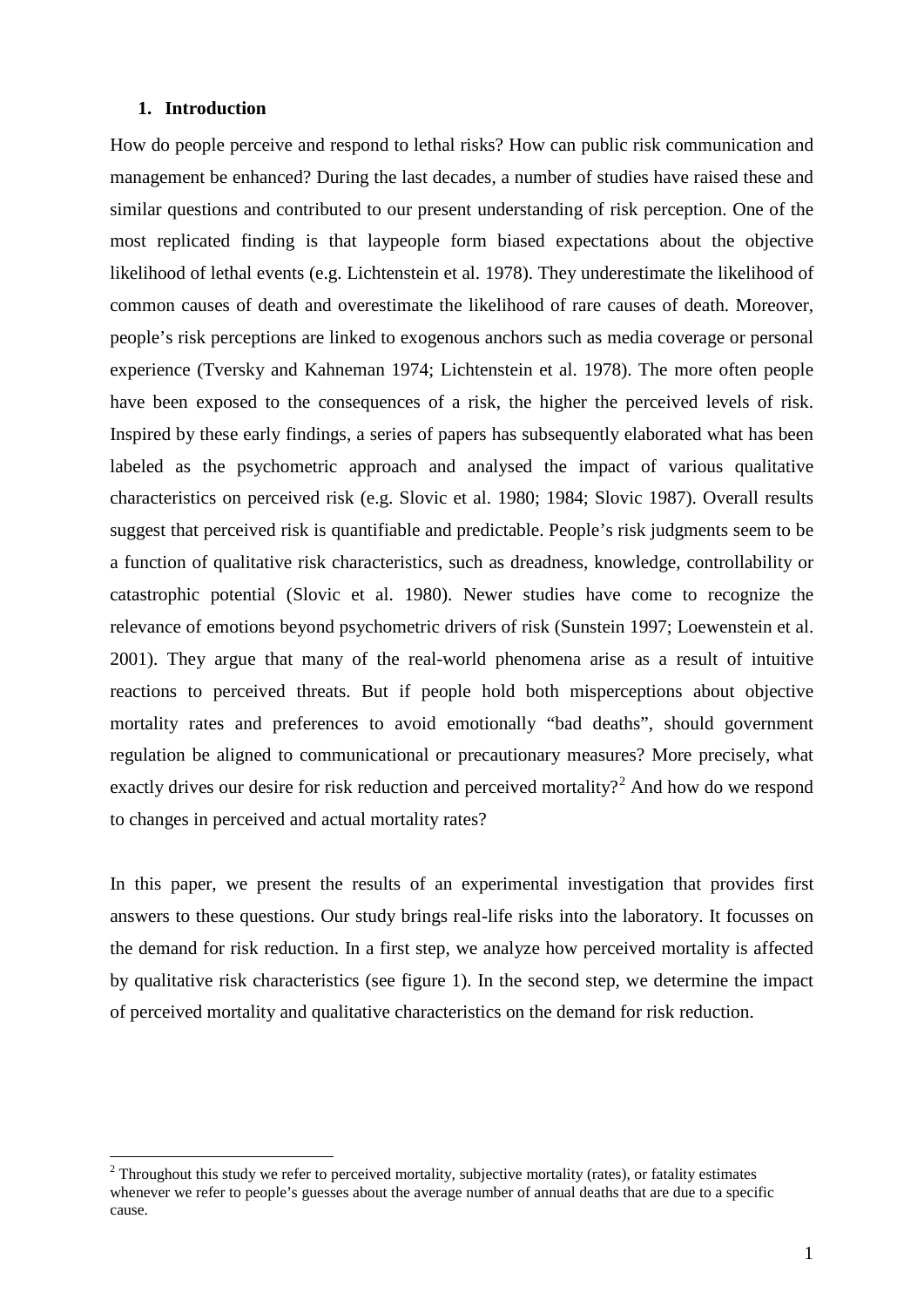## **Figure 1: Demand for risk reduction**



Our approach fundamentally differs from previous approaches to risk perception in various ways: First, most studies have focused on the notion of "perceived risk" as dependent variable. That is, subjects are asked to rate a series of hazards according to the risk of dying (e.g. Slovic et al. 1980). While the term "risk" has been fraught with much controversy in the literature (see for example Fischhoff et al. 1984; Sjöberg 1996, 1998; Slovic and Weber 2002), we explicitly focus on the desire to reduce levels of risk. Second, our study relies on revealed rather than expressed preferences. By help of an economic experiment we are able to observe actual behavior rather than hypothetical statements. Third, previous work has mainly focused on links (i) and (iii) of figure 1, the relationship between qualitative risk characteristics and perceived mortality or (presumed) demand for risk reduction. E.g., the lower a hazard's ratings on controllability, the more people may want to see its current risk reduced (Slovic et al. 1984). However, less attention has been devoted to investigating the link between perceived mortality and demand for risk reduction (link (ii)). Fourth, current research largely neglects any kind of (direct or indirect) mediation between qualitative risk characteristics, perceived mortality, and demand for risk reduction. We believe this draws an incomplete picture of the cognitive and emotional reality. Social closeness to victims may bias perceived mortality in a systematic manner, and, at the same time, may also stimulate an individual's willingness to pay for precaution.

We design a novel experiment that allows us to test these interdependencies. Our subjects estimate annual mortality rates and play a series of loss lotteries in which the odds are matched to those of lethal events in real life. For each draw, subjects can buy loss insurances, i.e., they can pay premiums in order to reduce the likelihood of total bankruptcy. Our results show a complex interplay of annual mortality perception and demand for risk reduction. We observe that qualitative characteristics of risks largely influence levels of perceived mortality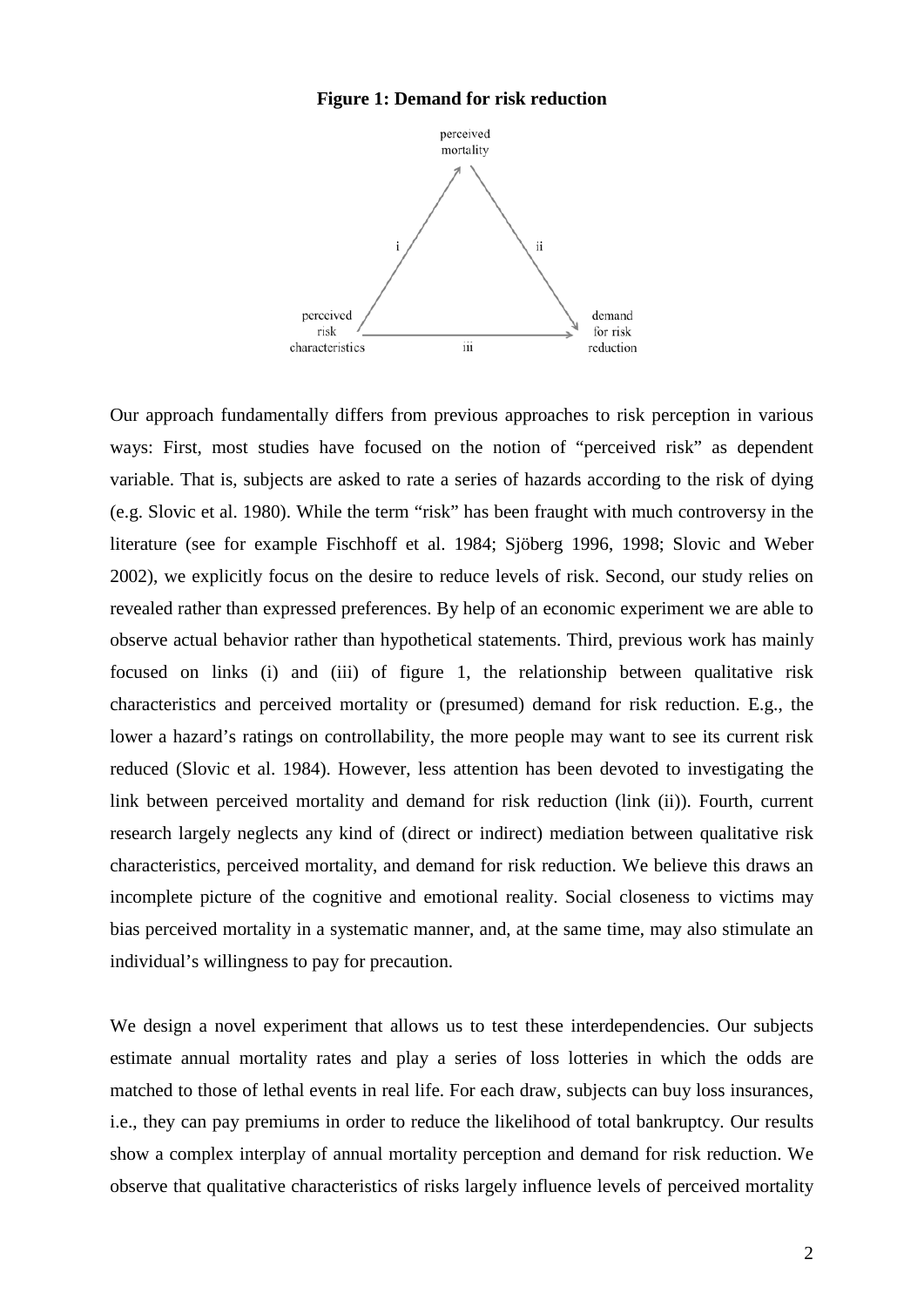and that mortality estimates, in turn, significantly affect the willingness to pay for risk reduction. More importantly, we find certain risk characteristics exerting a direct, unmediated influence on the demand for risk reduction while others exert only an indirect impact mediated by perceived mortality. On the aggregate level we find that 30 percent of all insurance decisions are due to biased perceptions of annual mortality. Living in a world without deadly risks, however, would lower insurance decisions by 45 percent on average. We discuss possible implications for drafting counter-policies.

The remainder of this paper is organized as follows: section 2 summarizes previous research on risk perception. Section 3 presents the experimental design, procedures and theoretical predictions. The results are illustrated and discussed in section 4. The study ends with some concluding remarks in section 5.

## **2. Perception of lethal risks**

Lichtenstein et al. (1978) were among the first who systematically studied how people evaluate lethal events.<sup>[3](#page-3-0)</sup> They ask subjects to judge the frequency of death from various causes. Their subjects exhibit general competence in risk judgments. True frequencies and estimates strongly correlate. However, the authors also identify two kinds of judgment biases: First, the incidence of rare causes of death is considerably overestimated while the incidence of common causes of death is underestimated. Second, statistically identical causes of death can be perceived extremely different depending on previous anchoring. The authors argue that such anchoring effects are due to unrepresentative media coverage and exposure levels, or to a lethal event's vividness. In a series of papers, Slovic et al. (1980; 1981; 1984) delve deeper into the psychological foundations of risk perception. They hypothesize that a large part of the variance in risk judgments can be explained by qualitative risk characteristics. The authors ask subjects to evaluate hazardous activities and technologies regarding a set of risk characteristics. Perceived risk seems to be quantifiable and predictable. I.e., laypeople's judgments of risks are affected by qualitative characteristics of these risks, such as dreadness, knowledge, controllability and catastrophic potential (Slovic et al. 1982).

Slovic et al. (1985) analyze the relationship between risk characteristics, perceived risk, and desired risk reduction. Their subjects are asked how much they want to see strict regulation employed by regulative authorities in order to reduce present levels of risk. Their findings reveal a huge impact of a risk's dreadness. The higher a risk's scores on this item, the higher

<span id="page-5-0"></span><sup>&</sup>lt;sup>3</sup> For overviews on risk perception research see e.g. Slovic et al. (1984), Sjöberg (2000a), or Slovic and Weber (2002).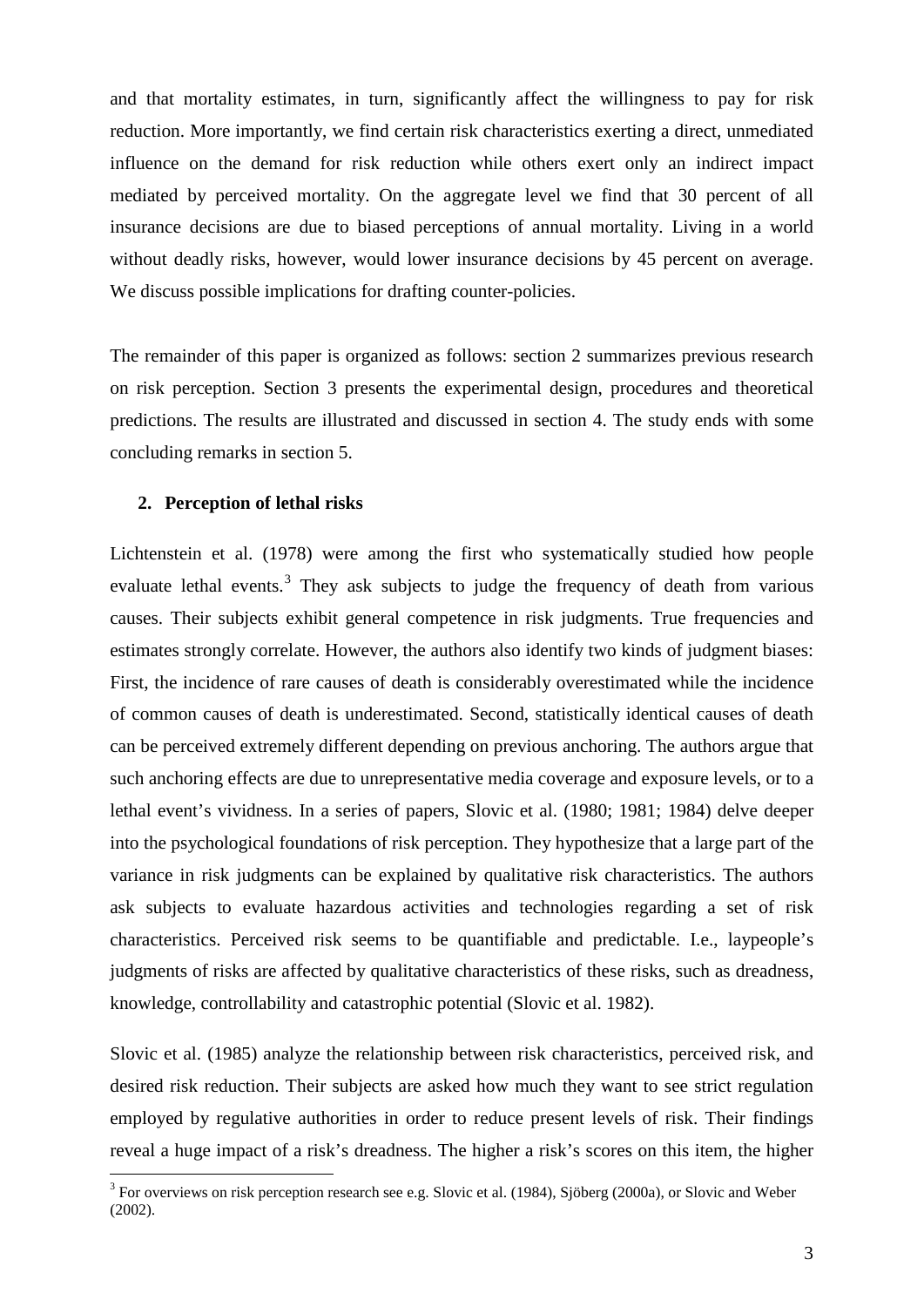the perceived risk, and the higher the desire for risk reduction among subjects. Societal and personal exposure also slightly correlates with perceived risk and desired risk reduction. Sjöberg (1998) asks why people demand reductions in risk. In a series of large scale studies he observes that levels of perceived risk strongly correlate with probabilities of harm or injury. On the other hand, the demand for risk reduction is significantly driven by the severity of consequences.

Gregory and Mendelsohn (1993) use more sophisticated econometric techniques to reassess the data of Slovic et al. They regress nine risk characteristics upon the dependent variables dread and perceived risk. Their analysis corroborates some of Slovic et al.'s findings. Expected effects on future generations, immediacy, equity, and catastrophic potential affect subjects' perceptions of risk and dreadness. Moreover, they find that mortality rates correlate with perceived risk ratings. Benjamin and Dougan (1997) raise some methodological shortcomings in Lichtenstein et al. (1978)'s early work. They criticize that Lichtenstein et al. compare individual risk estimates against population-wide death rates disregarding other variables, in particular, the respondent's age and implications of scarce information. They reestimate the original data correcting for age cohorts and costly information and find strong support in favor of unbiased perceptions of risk. Sjöberg (2000a) runs a series of analyses and finds psychometric characteristics to account for some 20% of the variance in perceived risk. Adding new categories for "unnatural" and "immoral risks" significantly improves the model fit. Moreover, Dohmen et al. (2010) observe that an individual's general attitude towards risk is also a strong predictor of risk taking behavior in the real-world.

Andersson and Lundborg (2007) focus more closely on aspects of self-perception in own risk assessments. They ask their respondents to judge own road-traffic and overall mortality risks and compare these judgments with statistical data available for the respondents' peers. The authors observe a systematic self-perception bias with respect to the overall risk assessment. Subjects generally tend to underestimate their own mortality risk. Similarly, Sjöberg (2000a) reports substantial differences in risk judgments between personal and family risk from a representative survey among the Swedish population.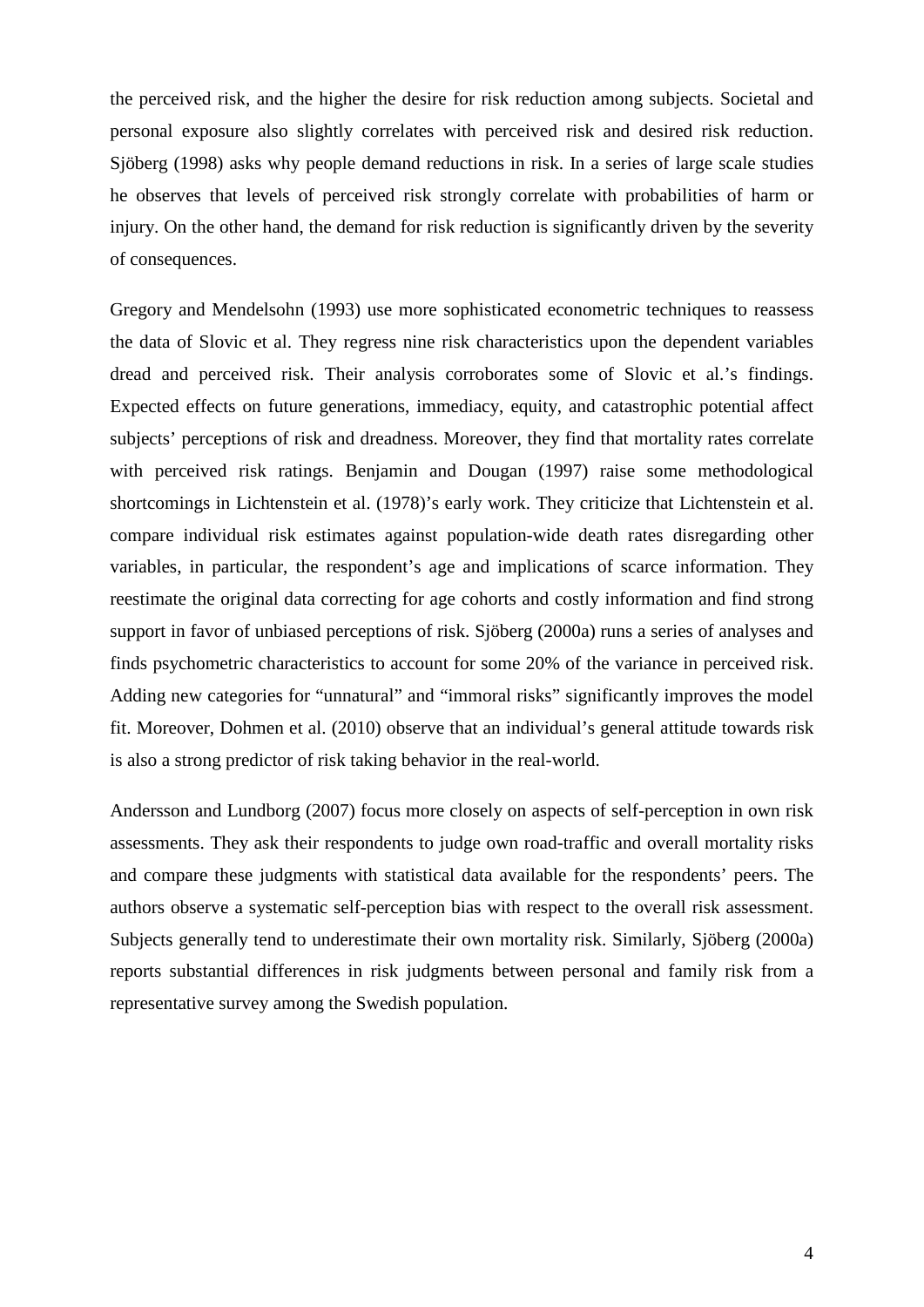| study                                | investigated correlation                                                                                                          | important driver(s)                                                                                           | elicitation<br>method |
|--------------------------------------|-----------------------------------------------------------------------------------------------------------------------------------|---------------------------------------------------------------------------------------------------------------|-----------------------|
| (1978)                               | Lichtenstein et al. perceived mortality $\leftrightarrow$ qualitative<br>characteristics                                          | objective mortality frequencies,<br>common vs. rare causes, media and<br>personal exposure, event's vividness | expressed             |
| 1981; 1984)                          | Slovic et al. (1980; perceived risk $\leftrightarrow$ qualitative<br>characteristics                                              | dreadness, knowledge, controllability, expressed<br>catastrophic potential                                    |                       |
| Slovic et al.<br>(1985)              | perceived risk $\leftrightarrow$ qualitative<br>characteristics.<br>demand for risk reduction $\leftrightarrow$ perceived<br>risk | dreadness, societal and personal<br>exposure<br>dreadness, certainty to be fatal,<br>perceived risk           | expressed             |
| Sjöberg (1998)                       | perceived risk $\leftrightarrow$ qualitative<br>characteristics,                                                                  | probabilities of harm or injury                                                                               | expressed             |
|                                      | demand for risk reduction $\leftrightarrow$ perceived<br>risk                                                                     | severity of consequences                                                                                      |                       |
| Gregory and<br>Mendelsohn            | perceived risk $\leftrightarrow$ qualitative<br>characteristics,                                                                  | expected mortality, effects on future<br>generations, immediacy, catastrophic                                 | expressed             |
| (1993)                               | dread risk $\leftrightarrow$ qualitative characteristics                                                                          | potential, equity<br>effects on future generations,<br>immediacy, catastrophic potential,<br>equity           |                       |
| Benjamin and<br>Dougan (1997)        | perceived mortality $\leftrightarrow$ qualitative<br>characteristics                                                              | age, costly information                                                                                       | expressed             |
| Sjöberg (2000a)                      | perceived risk $\leftrightarrow$ qualitative<br>characteristics                                                                   | unnatural, immoral, personal vs.<br>family                                                                    | expressed             |
| Dohmen et al.<br>(2010)              | lottery decision $\leftrightarrow$ individual<br>characteristics                                                                  | general risk attitude                                                                                         | revealed              |
| Andersson and<br>Lundborg (2007)     | perceived mortality $\leftrightarrow$ individual<br>characteristics                                                               | own mortality                                                                                                 | expressed             |
| Johnson et al.<br>(1993)             | willingness to pay<br>for flight insurance $\leftrightarrow$ qualitative<br>characteristics                                       | event's vividness                                                                                             | expressed             |
| Sunstein (1997)                      | death equivalents $\leftrightarrow$ qualitative<br>characteristics                                                                | dreadness, controllability,<br>voluntariness, distributional inequity                                         | expressed             |
| Chanel and<br>Chichilinsky<br>(2009) | lottery decision with heavy personal<br>consequences $\leftrightarrow$ qualitative<br>characteristics                             | fear, catastrophic events                                                                                     | expressed             |
| (2001)                               | Loewenstein et al. series of statements and decisions $\leftrightarrow$<br>qualitative characteristics                            | mental imagination (stimulated by an expressed /<br>event's vividness or personal<br>experience)              | revealed              |

## **Table 1: Summary of previous studies**

Johnson et al. (1993) find strong evidence that a lethal event's vividness matters for people's risk perceptions. They ask their respondents to state their (hypothetical) willingness to pay for different kinds of flight insurance policies. They find a higher willingness to pay for insurances covering "death due to any act of terrorism" than for insurances covering "death due to any reason", which is a superset including the first cause of death. Sunstein (1997) summarizes similar evidence and claims that people evaluate death differently. Deaths that are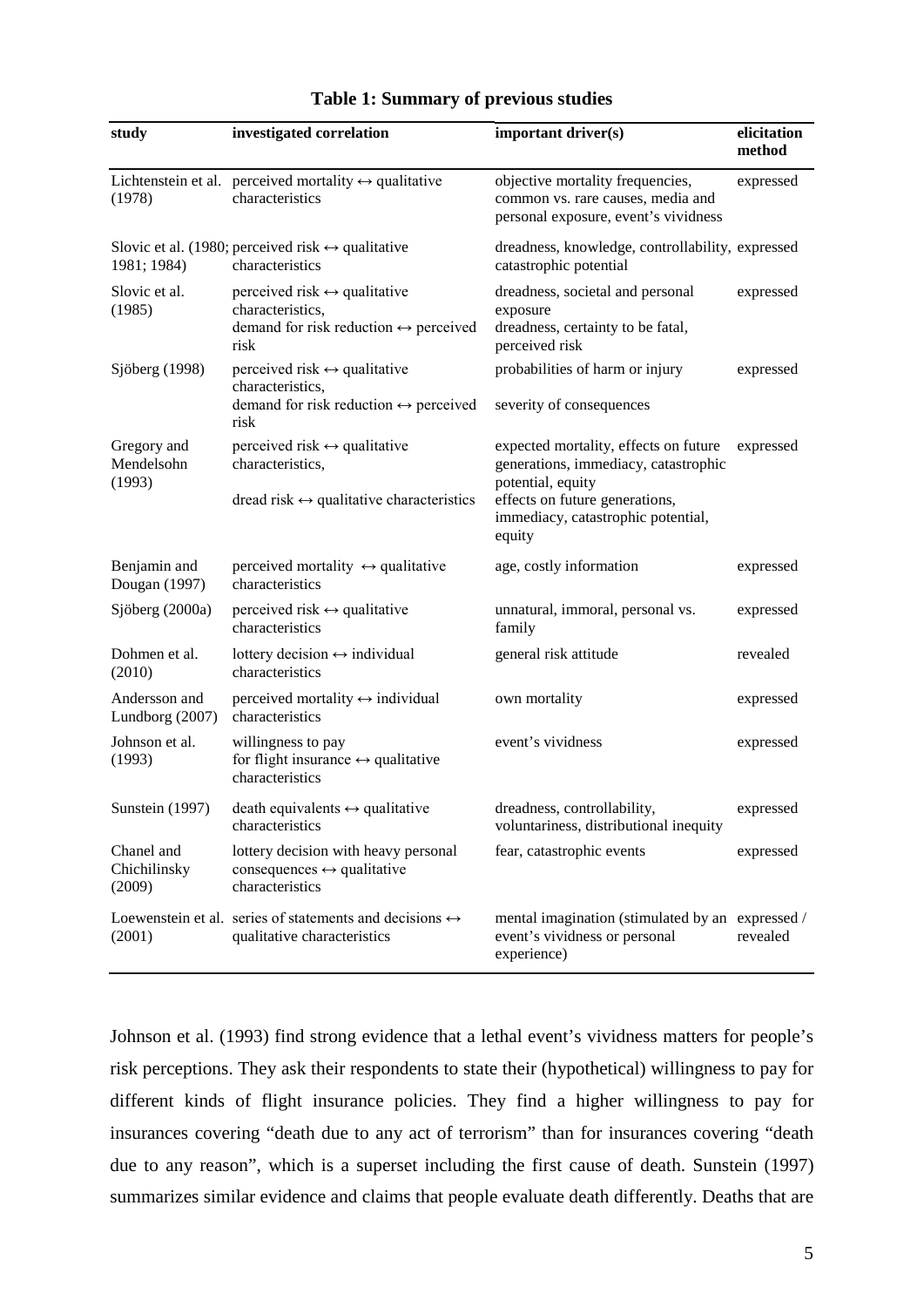dreaded or uncontrollable and deaths that incur involuntarily or are distributed inequitably seem to be worse than others.<sup>[4](#page-5-0)</sup> He argues that assessments of lethal risks "incorporate different social judgments about different kinds of death" (Sunstein 1997: 276). If people are willing to pay premiums to avoid bad deaths, authorities should devise additional resources to regulating them. In a similar vein, Chanel and Chichilinsky (2009) study the influence of fear on decision making under risk. They confront subjects with hypothetical scenarios in which they are kidnapped and ask them to state indifference values on detention period and probabilities. Their results suggest that fear affects laboratory decision making. Some subjects excessively focus on catastrophic events. Loewenstein et al. (2001) argue that such inconsistencies arise as a result of intuitive reactions to danger. Drawing on previous research, they show that anticipatory emotions such as fear, anxiety, and dreadness immediately affect behavior beyond the scope of presently known heuristics and biases. In contrast to analytical modes of thinking, anticipatory emotions are less sensitive to the expected consequences or outcomes but largely depend on mental imagination – stimulated by an event's vividness or personal experience.<sup>[5](#page-8-0)</sup>

Table 1 summarizes the investigated correlations and most important previous findings. Our approach fundamentally differs from these approaches: First, many earlier studies have focused on the notion of "perceived risk" as dependent variable. That is, subjects are asked to rate a series of hazards according to the present risk of dying (e.g. Slovic et al. 1980). As has been criticized, people may perceive lethal risks differently simply because they hold different notions of "risk" (see e.g. Fischhoff et al. 1984; Sjöberg 1996, 1998; Slovic and Weber 2002 for discussions). In this study, we investigate an individual's demand for risk reduction and therefore avoid heterogeneous perceptions to affect behavior. Second, in contrast to previous studies our study relies on revealed rather than expressed preferences. We are able to observe actual decision-making in the laboratory rather than hypothetical statements. Third, previous research has mainly focused on correlations between qualitative risk characteristics and perceived mortality or on the link between qualitative characteristics and (presumed) demand for risk reduction. Less attention has been devoted to investigating the link between perceived mortality and demand for risk reduction. In this study, we run a systematic investigation of all three links. Fourth, current research largely neglects any kind of (direct or indirect) mediation

<span id="page-8-0"></span><sup>&</sup>lt;sup>4</sup> See also Chilton et al. (2006) for a more recent overview of studies related to dread risks.<br><sup>5</sup> A similar approach has already been used by Slovic et al. (1979). They ask subjects to describe their mental images of the consequences following a nuclear accident. The idea that mental visualization affects actual beliefs and behavior also plays a major role in social psychology (see e.g. Rosenblatt et al. 1989, or Pyszcynski et al. 2006).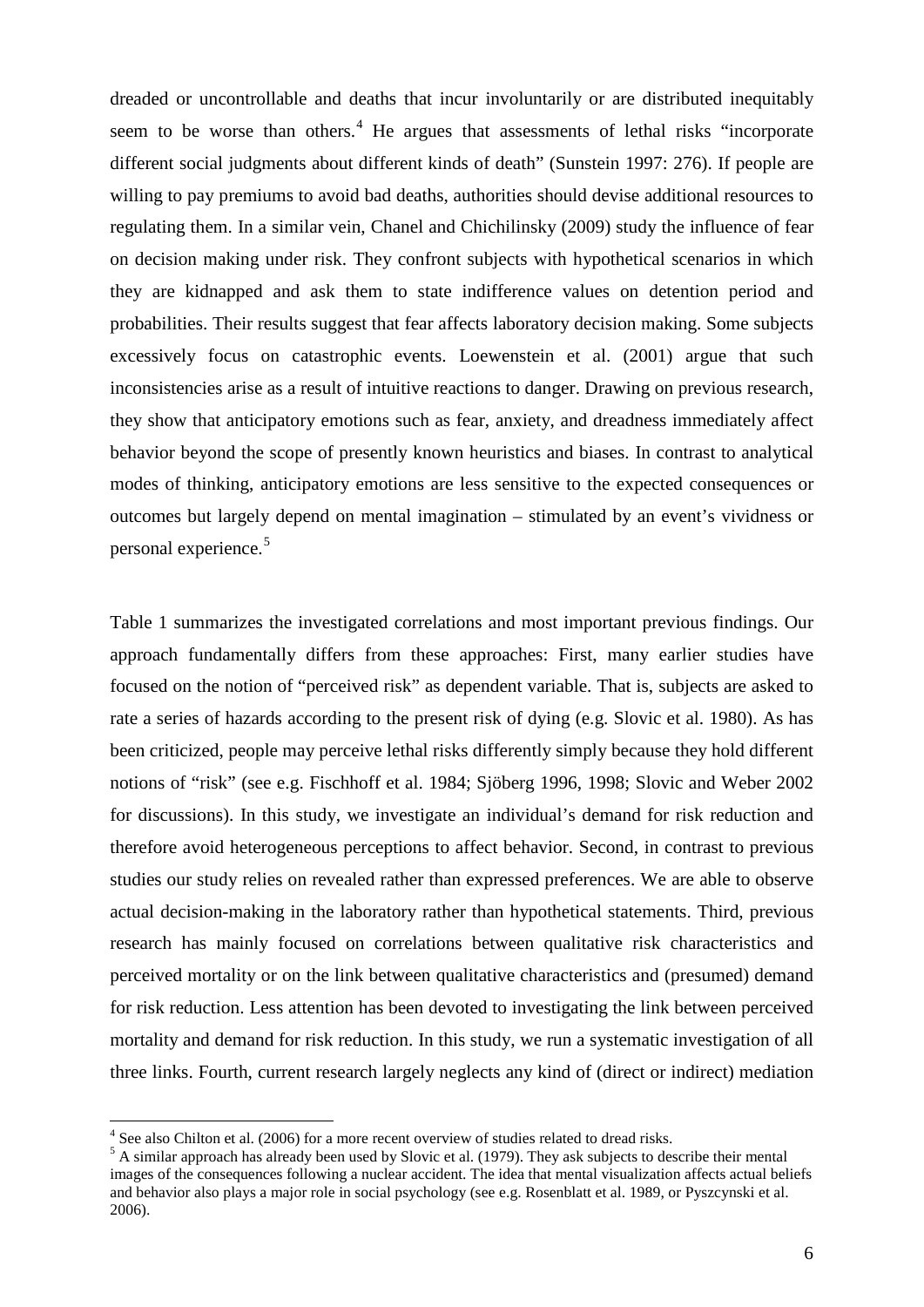between qualitative risk characteristics, perceived mortality, and the demand for risk reduction. Our analysis incorporates a broad scan on various forms of interdependencies allowing us to estimate the maximum effects of risk communication and governmental precaution on insurance decisions.

## **3. Experimental design, predictions and procedures**

### *Design*

The experiment builds on four phases (see figure 2). At the beginning, subjects are endowed with 20 EUR. Subjects pass through all phases in chronological order except for phases III and IV whose order is randomized.



During all phases of the experiment we restrict our analysis to the nine real-life risks shown in table 2. These risks can be organized by two dimensions, i.e., the type of death and the average annual death frequency.<sup>[6](#page-8-0)</sup> Each dimension holds three elements: death frequencies p.a. are either relatively "low" (1-5 deaths p.a.), "medium" (300-500 deaths p.a.), or "high" (8.000-10.000 deaths p.a.), while the type of death could be a "violent act", a "disease", or an "accident".<sup>[7](#page-9-0)</sup> The reference group is people living in Germany in the years  $2006-2010$ .<sup>[8](#page-9-1)</sup>

<sup>&</sup>lt;sup>6</sup> Due to the lack of valid data, we abstained from extending our investigation to "immoral" lethal risks as suggested by Sjöberg (2000a).

<span id="page-9-0"></span> $\frac{7}{1}$  See Johnson and Tversky (1984) for similar representations.

<span id="page-9-1"></span><sup>&</sup>lt;sup>8</sup> Data is available at [http://www.gbe-bund.de/.](http://www.gbe-bund.de/)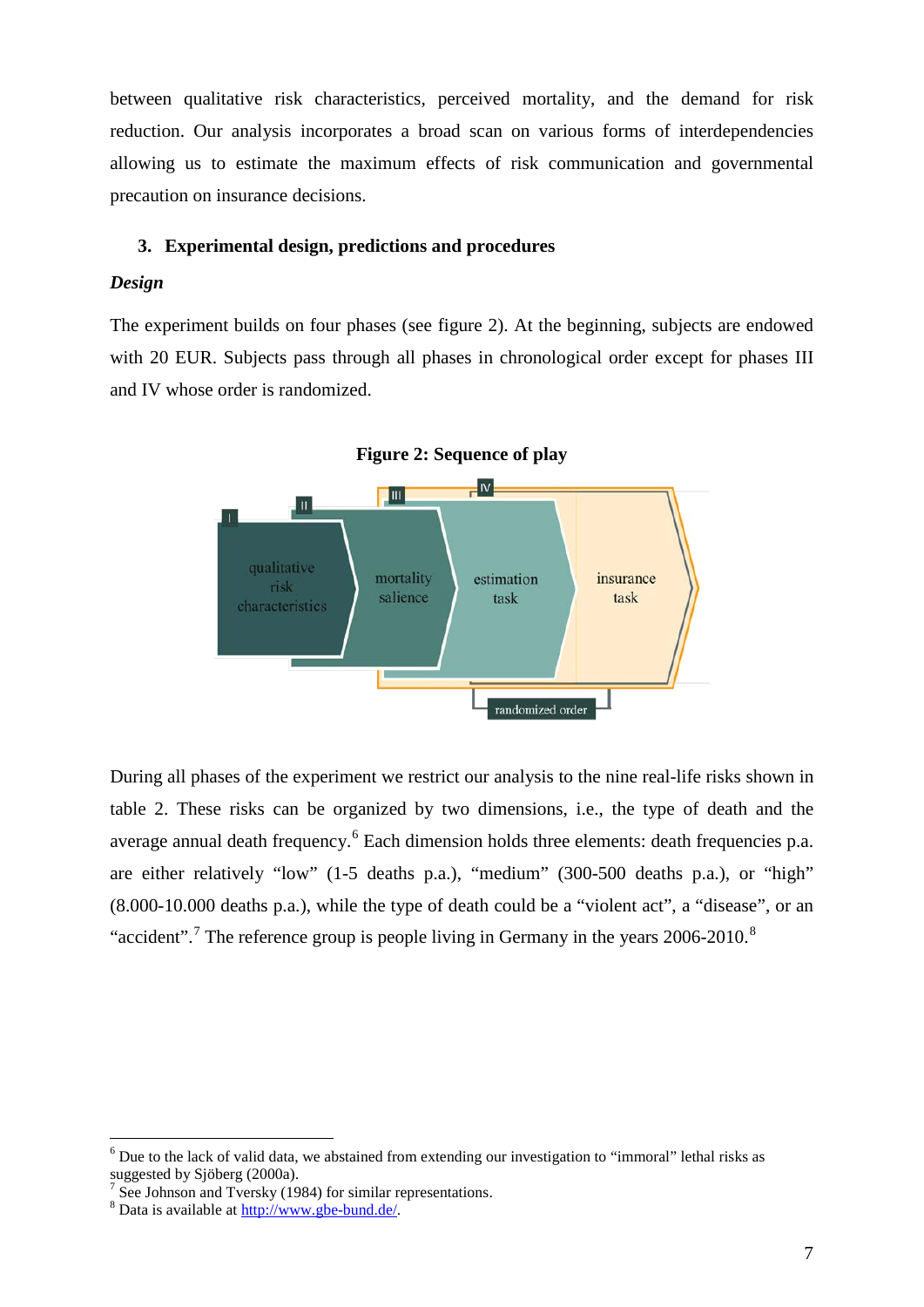| real-life risk                             | type of death deaths $(f_i)$ |           | mortality | $p_{ij}$<br>$(default)^9$ |
|--------------------------------------------|------------------------------|-----------|-----------|---------------------------|
| war                                        | violent act                  | 1.80      |           | 0.00                      |
| mumps                                      | disease                      | 2.80      | low       | 0.00                      |
| commercial plane crash                     | accident                     | 3.33      |           | 0.00                      |
| smoke, fire, flames, burning, and scalding | accident                     | 391.20    |           | 0.01                      |
| <b>HIV/AIDS</b>                            | disease                      | 458.80    | medium    | 0.01                      |
| homicide                                   | violent act                  | 460.60    |           | 0.01                      |
| accidental falls                           | accident                     | 8,484.80  |           | 0.09                      |
| suicide                                    | violent act                  | 9,651.00  | high      | 0.11                      |
| stomach cancer                             | disease                      | 10,468.20 |           | 0.11                      |

**Table 2: Real-life risks**

Phase I is designed to collect information on qualitative risk characteristics (see table 3). First, subjects are asked to state their general willingness to take risks (e.g. Dohmen et al. 2010). Following the psychometric approach, subjects then need to judge each of the nine risks using 7-point rating scales on the most prominent risk characteristics (e.g. Slovic et al 1982). Questions 11-12 are included as to control for an individual's indirect (media) exposure and direct (personal) experience (e.g. Loewenstein et al. 2001).

<span id="page-10-0"></span> $9$  The values for  $p_{ij}$  (default) will be explained below.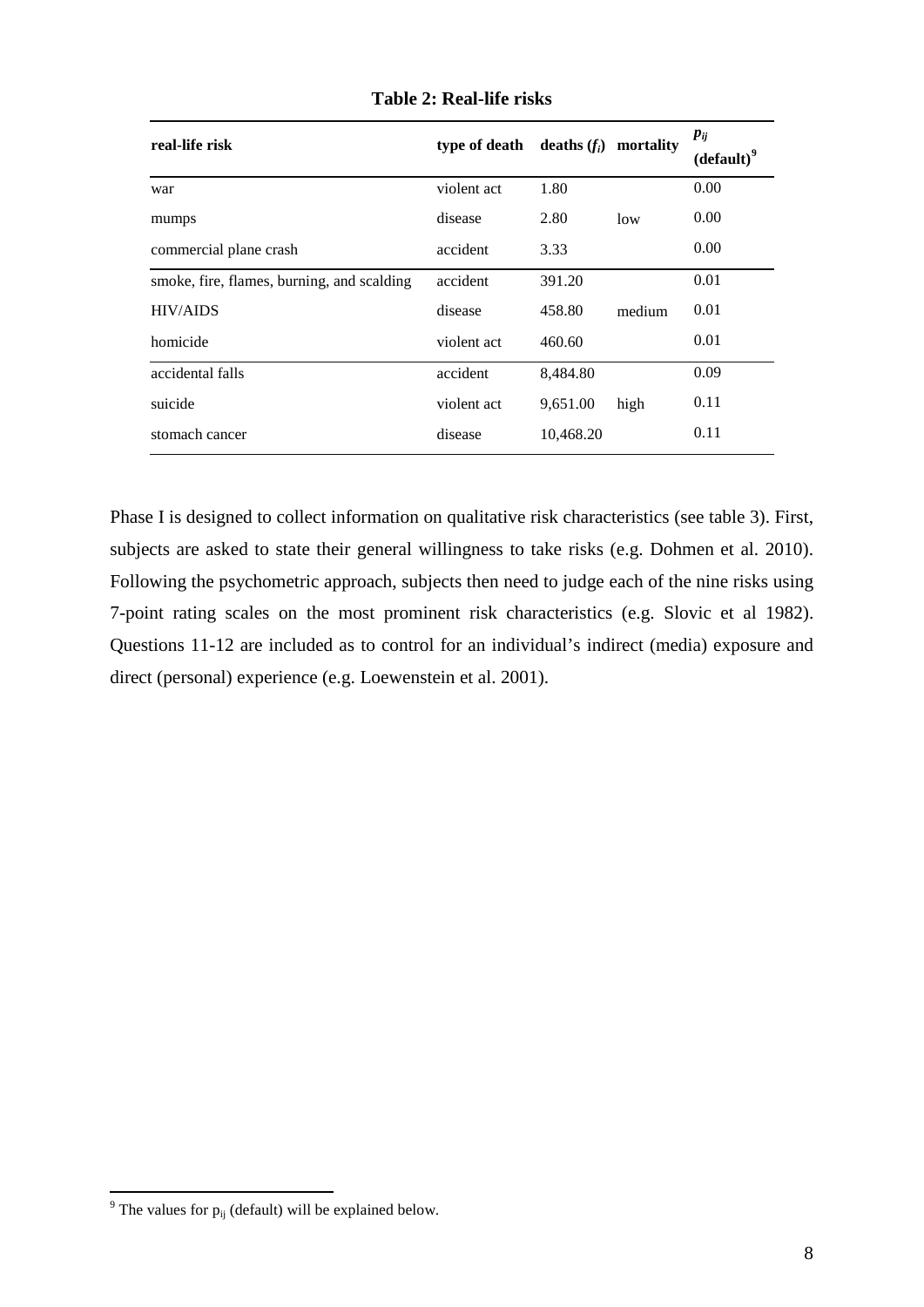## **1. general risk** Are you a person that is willing to take risks or do you try to avoid risks? I am not willing to take risks at all 0 1 2 3 4 5 6 I am completely willing to take risks **2. newness** To what extent is this risk for the society old and familiar or new and novel? new and novel 0 1 2 3 4 5 6 old and familiar **3. known by science** To what extent is this risk scientifically explored? fully explored 0 1 2 3 4 5 6 fully unexplored **4. known by exposed** To what extent are people aware of the fact that they are exposed to this risk? not aware  $0 \t1 \t2 \t3 \t4 \t5 \t6 \t fully aware$ **5. immediacy** Do you die from the consequences of this risk immediately or is death likely to occur at some later time? immediately 0 1 2 3 4 5 6 later **6. voluntariness** To what extent do people face this risk voluntarily or involuntarily? involuntarily 0 1 2 3 4 5 6 voluntarily **7. control** To what extent can you control the probability of death if you are exposed to this risk? not controllable 0 1 2 3 4 5 6 extremely controllable **8. fatal** When a person is exposed to this risk, how likely is it that this person will die? highly likely  $0 \t1 \t2 \t3 \t4 \t5 \t6$  highly unlikely **9. dread** Is this a risk people have great dread for or have they learned to live with it? great dread 0 1 2 3 4 5 6 no dread **10. catastrophic** Does this risk affect only one person at a time or many people at once? many people  $0 \t1 \t2 \t3 \t4 \t5 \t6$  one person **11. indirect exposure (media coverage)** How often have you heard or read about this risk in the media (newspaper, radio, TV, internet)? often 0 1 2 3 4 5 6 never **12. direct exposure (closeness)** Did you know someone who died by the consequences of this risk? yes, very close relative or friend 0 1 2 3 4 5 6 no, no one that I know

As previous research on anticipatory emotions suggests, the mental imagination of an event is an important driver of real-world decision making. For that reason, phase II confronts subjects with own mortality. This phase is meant to activate real-world related fears which seem to be less prevalent in normal laboratory environments. Following Rosenblatt et al. (1989), we use two free-form questions and ask our subjects to

<span id="page-11-0"></span><sup>&</sup>lt;sup>10</sup> We also used reversed coded items to ensure subjects' attention in this phase.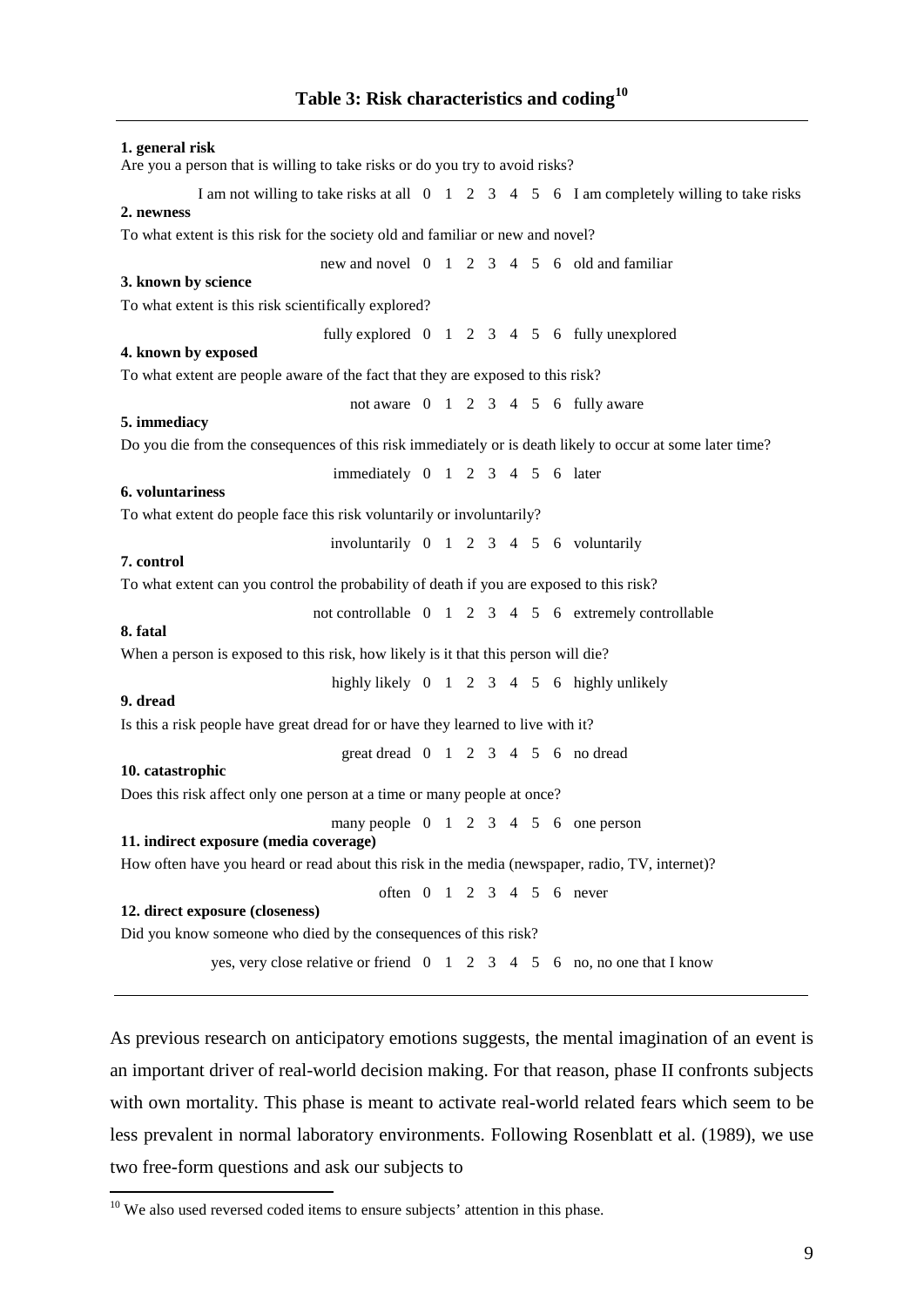• "jot down, what you think will happen to you as you physically die, and once you are physically dead" and to

• "[…] briefly describe the emotions that the thought of your own death arouses in you" before they can proceed to the next phase.

Phases III and IV compass the core elements of the experiment. They are designed to elicit individual data on death estimates (phase III) and willingness to pay for risk reduction (phase IV) for each of the nine risks. Behavior in these phases is negatively incentivized, that is subjects can incur monetary losses.

In phase III, participants have to guess the average number of deaths in Germany during the years 2006-2010 for each of the nine risks and, to account for effects of scarce information, are asked how confident they are about the goodness of their guesses. To simplify the task (and, as a result, to decrease noisiness in individuals' estimates), subjects are provided with three statistical anchors: first, they are informed about the average number of people living in Germany during the years 2006-2010 (81,471,834). Second, they learn the average numbers of death in these years (841,307). Third, subjects are provided with the average number of people dying from breast cancer during these years (17,339). Total losses of subject j in this phase are determined by the following function:

$$
\text{total} \_\text{loss} = \sum_{i} \frac{\left| e_{ij} - f_i \right|}{\left| e_{ij} + f_i \right|} \tag{1}
$$

According to equation (1) subjects are punished for bad guesses. The stronger the death estimate,  $e_{ii}$ , deviates from a risk's annual death frequency,  $f_i$  (see table 2), the higher the riskspecific loss. Dividing the absolute difference by the absolute sum of estimates and actual numbers normalizes the maximum loss per risk to 1 EUR. The maximum total loss in phase III is therefore limited to 9 EUR.

In phase IV, we use graphical visualization and framing to explain the insurance task. Subjects are instructed to imagine a virtual urn containing 81,471,834 marbles. Each marble would represent an average resident living in Germany at the beginning of an average year. Subjects are informed that there are two types of marbles: 80,630,527 marbles are white. They would represent those people who are still alive at the end of an average year. The remaining 841,307 marbles are black and would represent those people who are expected to die during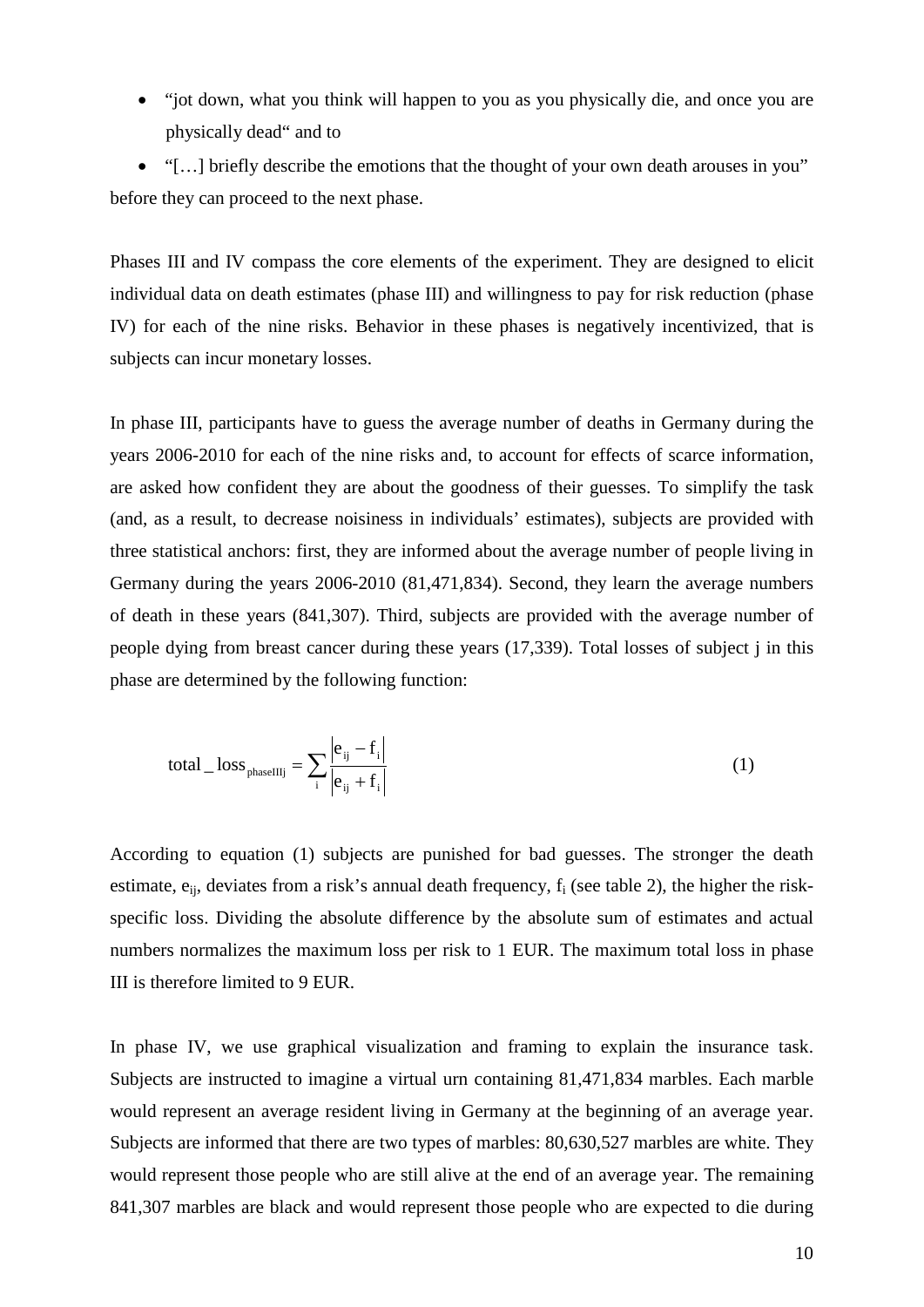an average year. Moreover, each black marble has a small label indicating the corresponding cause of death (see figure 3).



| <b>Figure 3: Urn visualization for subjects</b> |
|-------------------------------------------------|
|-------------------------------------------------|

| white marbles | 80,630,527 |
|---------------|------------|
| black marbles | 841,307    |

In the default setting, the computer draws 1,000 marbles without replacement *risk by risk*. [11](#page-11-0) If the computer detects (at least) one black marble whose label refers to the presently selected risk, the subject loses all his/her initial endowment of 20 EUR (regardless of their losses in phase III). The original instructions (translated into English) illustrate this procedure in more detail:

*"You will soon be asked to virtually draw for each of the nine risks from the full urn. Each time, 1,000 marbles without replacement will be drawn. This number corresponds approximately to the sum of people to which you establish a close relationship during your life (family, friends, colleagues,…). If the computer draws at least one black marble whose label matches the previously specified risk, you will lose 20 EUR. This means that, given a specific risk, the probability for losing 20 EUR matches the probability that an arbitrary person of the group of acquainted people will die due to consequences of that risk.* 

Moreover, subjects are allowed to manipulate the sample size per drawing. A reduction of 200 marbles costs 1 EUR. For example, if a subject pays 2.50 EUR, the sample size shrinks to 500

<span id="page-13-0"></span><sup>&</sup>lt;sup>11</sup> We have chosen to use drawings "without" replacement as to align the analytical logic with the experimental framing (see instructions below).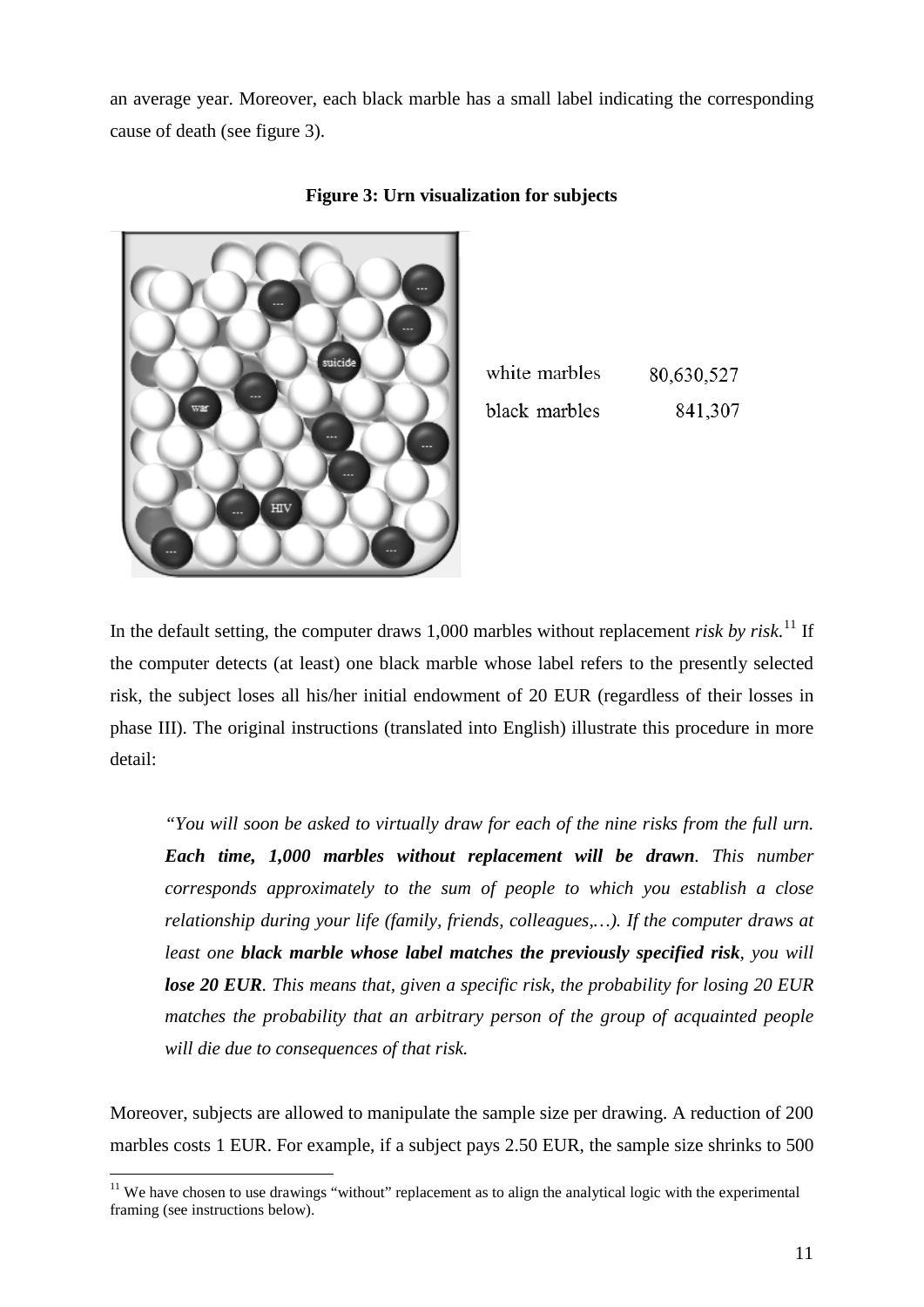marbles. If a subject pays 5 EUR, the sample size is 0, i.e., there will be no draw at all. On the other hand, no costs are incurred for the default sample size of 1,000 marbles. A translated version of phase IV's decision screen is depicted in figure 4.

|                                              |                      | Please state how many marbles should be drawn for each risk! |                          |          |                          | marbles drawn | costs per draw |
|----------------------------------------------|----------------------|--------------------------------------------------------------|--------------------------|----------|--------------------------|---------------|----------------|
| commercial plane crash                       | $\Delta$             |                                                              |                          | $\Box$   | $\vert$                  | 950 balls     | 0.25€          |
| <b>HIV/Aids</b>                              | $\overline{.}$       |                                                              | $\overline{\phantom{a}}$ |          | 그                        | 870 balls     | $0.65 \in$     |
| war                                          | ᆀ                    |                                                              |                          | ⊐        | 그                        | 970 balls     | $0.15 \in$     |
| stomach cancer                               | $\frac{1}{\sqrt{2}}$ |                                                              |                          |          | 킈                        | 0 balls       | 5.00€          |
| homicide                                     | $\overline{.}$       |                                                              |                          |          | $\overline{\phantom{a}}$ | 500 balls     | 2.50€          |
| mumps                                        | ᆀ                    |                                                              |                          | $\perp$  |                          | 1000 balls    | $0.00 \in$     |
| smoke, fire, flames, burning, and scalding 1 |                      |                                                              |                          |          | $\overline{a}$           | 930 balls     | 0.35€          |
| suicide                                      | $\Delta$             |                                                              |                          |          | $\overline{a}$           | 920 balls     | $0.40 \in$     |
| accidental falls                             | $\overline{1}$       |                                                              |                          | $\sim$ . | $\overline{a}$           | 950 balls     | 0.25€          |
|                                              |                      |                                                              |                          |          |                          | total costs   | 9.55€          |
|                                              |                      | submit                                                       |                          |          |                          |               |                |

**Figure 4: Decision screen in phase IV[12](#page-13-0)**

Formally, each risk-specific loss probability,  $p_{ii}$ , follows a hypergeometric probability function that can be described by

$$
p_{ij} = \frac{f_i \left(\frac{81,471,834 - f_i}{1,000 - s_{ij} - 1}\right)}{\left(\frac{81,471,834}{1,000 - s_{ij}}\right)}
$$
(2)

with  $f_i$  as the risk-specific annual fatalities according to table 1 and  $s_{ij}$  as the reduction in sample size determined by the subject j. Increasing  $s_{ii}$  continuously decreases the loss probability associated with risk i. For example, the default loss probability for stomach cancer is 0.11. The corresponding probability for  $s_{ij}=500$  amounts to 0.06. See table 2 for the default probabilities of the other risks.

## *Theoretic predictions*

<span id="page-14-0"></span>Risk-neutral players will maximize their earnings by comparing expected payoffs across different values for s<sub>ij</sub>. Figure 5 plots reductions in sample size against expected payoffs for

<sup>&</sup>lt;sup>12</sup> Programmed in z-Tree (Fischbacher 2007).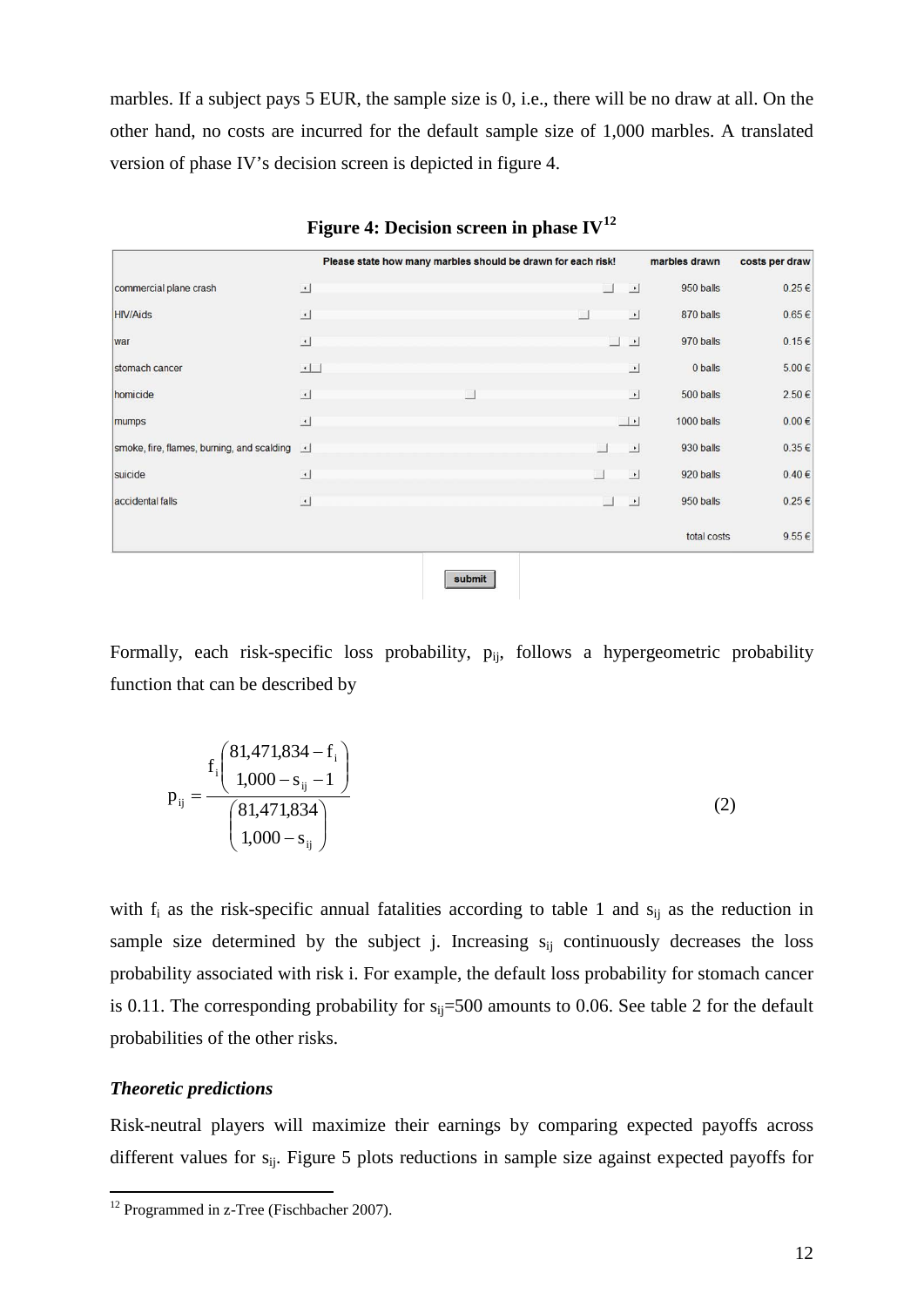all values of  $s_{ij}$  and all types of risk. As can be seen by the negative slopes, setting  $s_{ij}=0$  is always a strictly dominant strategy for all risks. Players maximize expected payoffs by playing the default setting disregarding the possibility to reduce the sample size.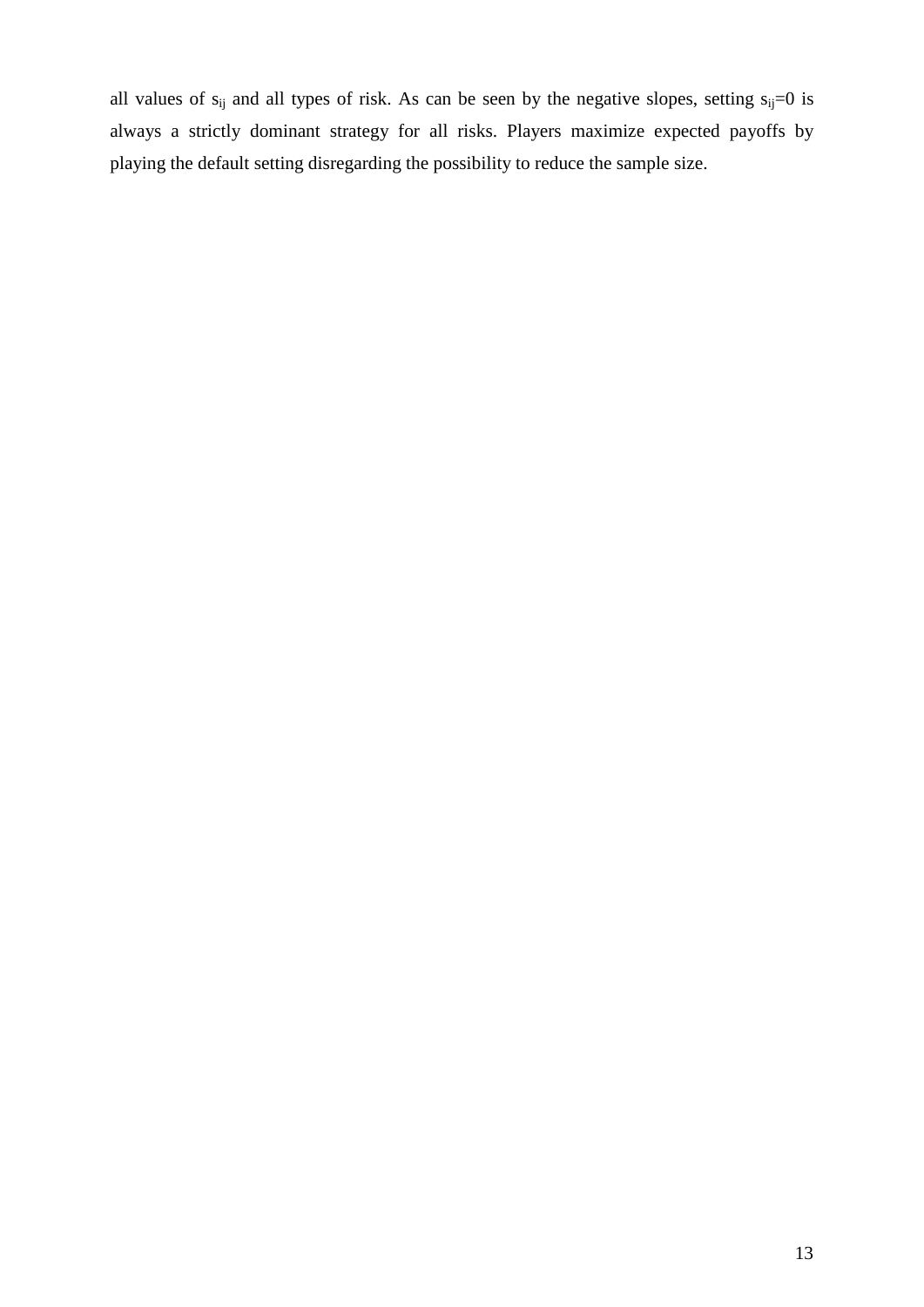

**Figure 5: Expected payoffs for low, medium, and high mortality risks**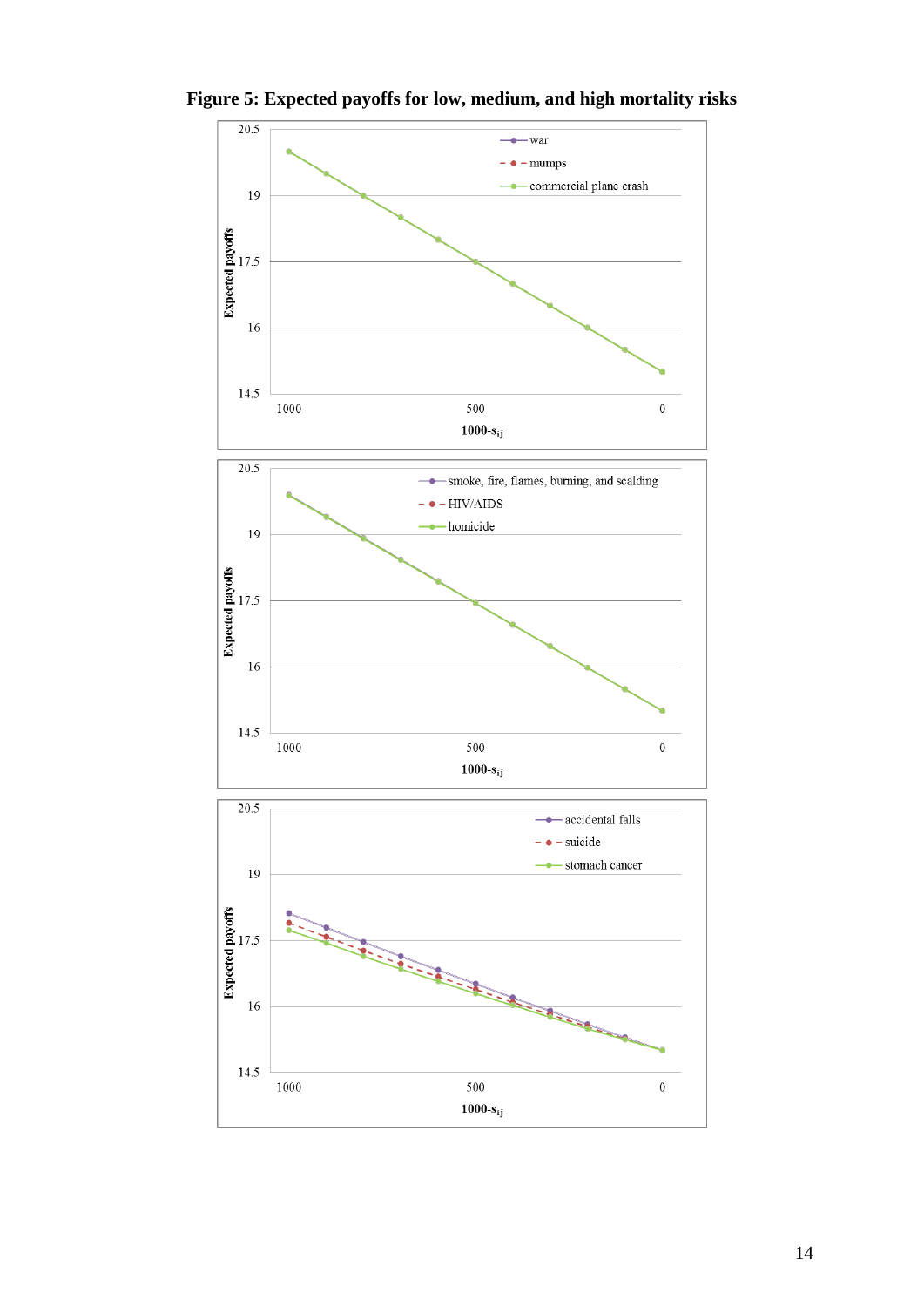However, if players hold risk-averse preferences they may consider the variance in payoffs. They could make their decision dependent on the extent to which payoffs can spread out around the mean value. As can be seen in figure 6, manipulating the default sample size substantially affects payoff variances. The higher the willingness to pay for reductions in the sample size, the lower is the variance in payoffs. That means if subjects have preferences for less risky payoffs, we should observe deviations from the default setting of zero insurance. And, as indicated by the different slopes across low, medium, and high mortality risks, we should find higher  $s_{ij}$  and thus lower sample sizes in the (presumably) highest mortality categories.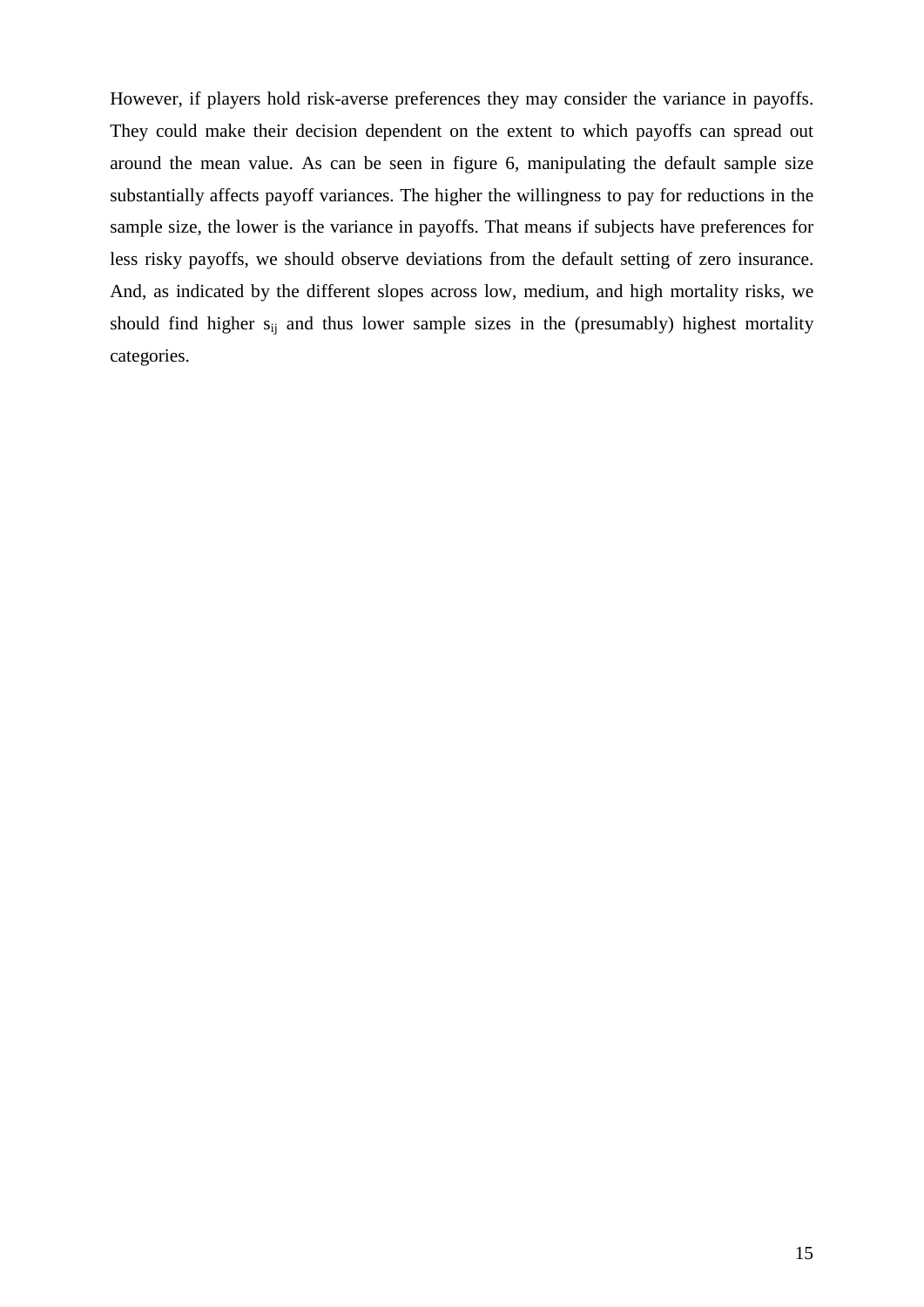

**Figure 6: Payoff variances for low, medium, and high mortality risks**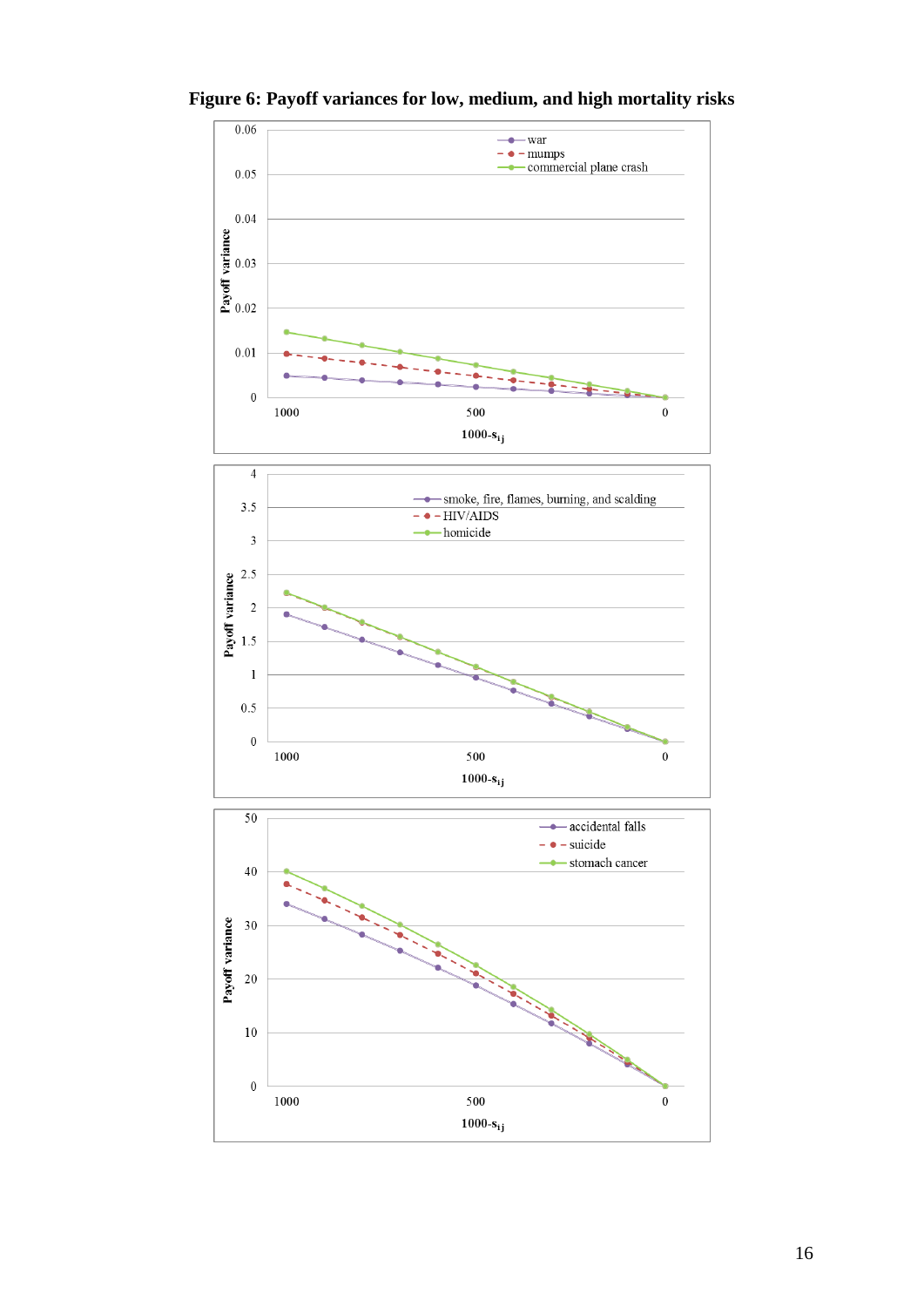## *Procedures*

The entire experiment was programmed in the experimental software z-tree (Fischbacher 2007) and conducted at the Passau Experimental Laboratory (PAULA). At the beginning of the experiment, subjects were endowed with 20 EUR. In addition, each subject received 2 EUR for showing up on time. Subjects were then informed that they could lose money during the experiment. The accumulated losses in phases III and IV, however, could not exceed the initial endowment of 20 EUR. Throughout the entire experiment, the nine risks were presented in alphabetical order. As to prevent spill-over effects, the psychometric questions in phase I were presented randomly. We also randomized the order in which phases III and IV were played. At the very end of the experiment, standard socio-demographic information was collected. Payoffs were disbursed by a student assistant who was blind to the purpose of the study.

## **4. Results**

### *Descriptive statistics*

We ran five sessions with 93 subjects obtaining a total of 837 risk-specific observations. The average student was 23 years old and studying in his/her third year. 38 percent (35 subjects) were male. This proportion is in line with gender representation at advanced undergraduate levels at the University of Passau. Each session lasted around 30 minutes. Average payoffs were 7.56 EUR for that time with a minimum (maximum) of 2 (16.90) EUR. For comparison, a student assistant at the University of Passau earns 7 EUR per hour. Table 4 reports riskspecific summary statistics for phases III and IV. It depicts types of death, actual deaths p.a.,  $f_i$ , estimated deaths p.a.,  $e_{ij}$ , and reductions in sample size,  $s_{ij}$ .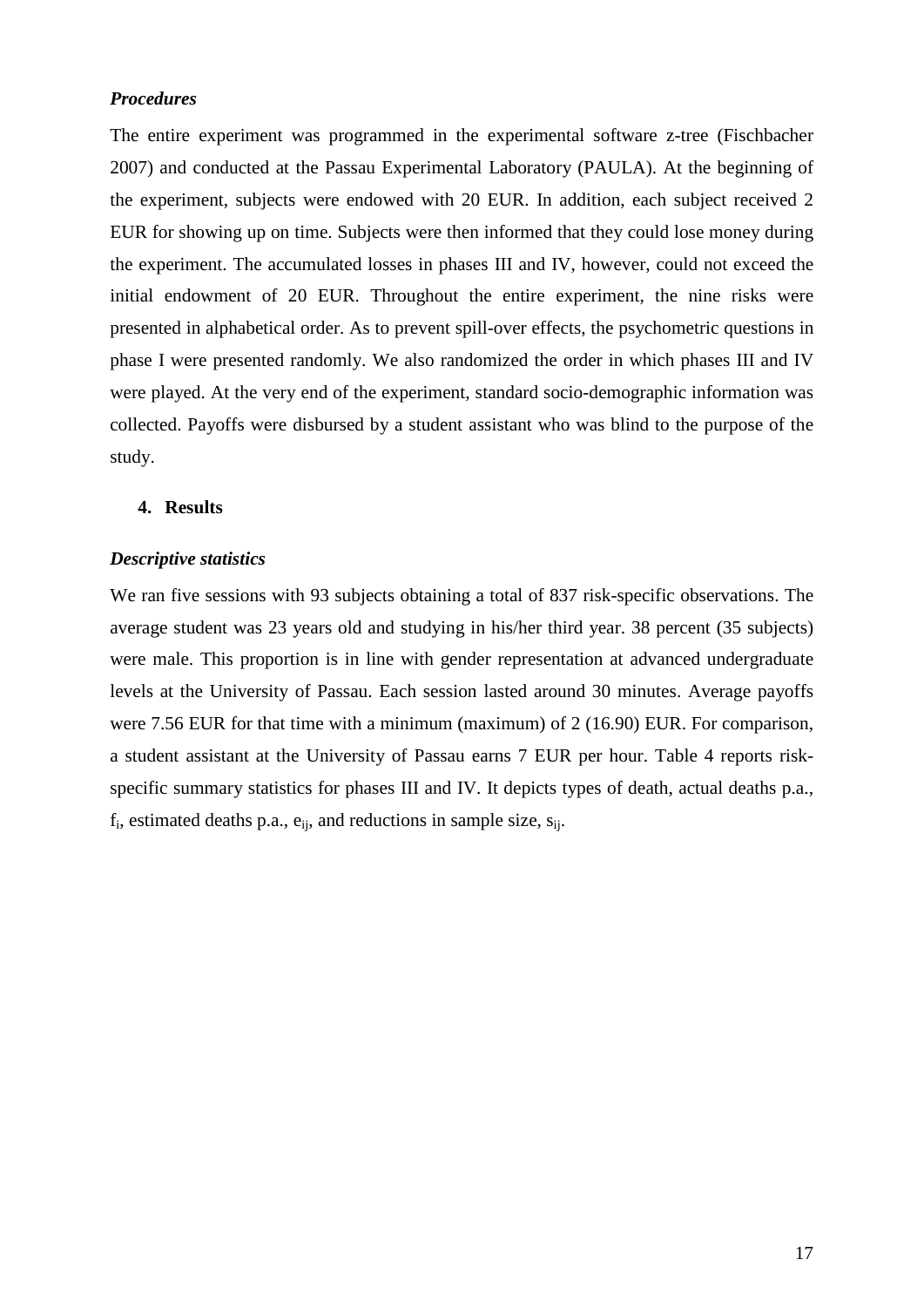| real-life risk                             | type of     | actual        | estimated        | reduction in          |  |
|--------------------------------------------|-------------|---------------|------------------|-----------------------|--|
|                                            | death       | deaths, $f_i$ | deaths, $e_{ii}$ | sample size, $s_{ij}$ |  |
| war                                        | violent act | 1.80          | 864.83           | 73.33                 |  |
| mumps                                      | disease     | 2.80          | 2,066.69         | 36.13                 |  |
| commercial plane crash                     | accident    | 3.33          | 671.53           | 47.31                 |  |
| smoke, fire, flames, burning, and scalding | accident    | 391.20        | 14,036.58        | 153.87                |  |
| <b>HIV/AIDS</b>                            | disease     | 458.80        | 13, 147. 13      | 149.14                |  |
| homicide                                   | violent act | 460.60        | 13,972.01        | 141.51                |  |
| accidental falls                           | accident    | 8.484.80      | 30,605.42        | 244.52                |  |
| suicide                                    | violent act | 9,651.00      | 18,291.71        | 167.42                |  |
| stomach cancer                             | disease     | 10,468.20     | 21,896.39        | 216.34                |  |

**Table 4: Real-life risks**

Similar to Lichtenstein et al. (1978), we observe that subjects have an accurate understanding of real-life risks. Actual numbers of death strongly correlate with individual estimates. However, subjects largely overestimate annual fatalities and relative overestimation decreases in annual deaths. With respect to reductions in sample size, we find substantial deviation from predictions for risk-neutral play. We observe a strong correlation between estimated deaths and the willingness to pay indicating a solid dislike of payoff variance. In total, subjects spend more than 570 EUR for manipulating the default loss probabilities.

With respect to the types of death (accident, disease, or violent act), examining estimated deaths within each mortality category reveals only weak effects. Each of the types ranks lowest once. The medium rank, in contrast, is assigned two times to violent acts, whereas diseases score two times highest. Stronger effects are present when investigating the reductions in sample size. Violent acts seem to induce lower reductions in sample size than diseases, whereas accidents appear to increase the willingness to pay for sample size reductions.

Systematic differences between types of death are also apparent when looking at qualitative risk profiles (figures 7-9). Subjects rate accidents and violent acts to be more familiar and to have more immediate effects than diseases. On the other hand, psychometric rankings of accidents differ from violent acts in terms of perceived dread and likelihood of death. Less distinctive determinants are own awareness and catastrophic potential.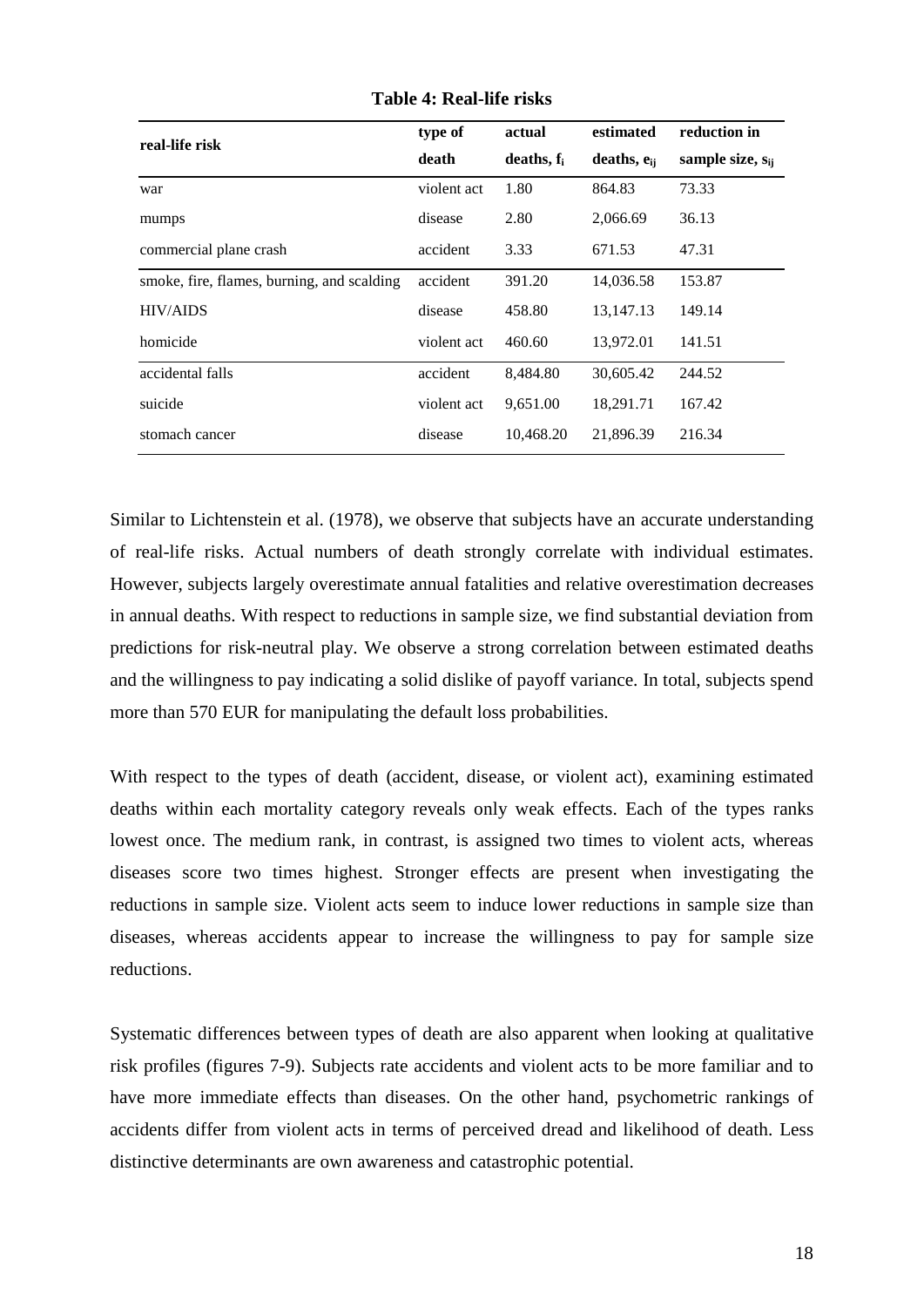The figures also reveal some variation within types of death. The perception of plane crashes seems to be different from those of other accidents, such as accidental falling or burning. Also HIV seems to slightly differ from perceptions of mumps and stomach cancer. In the category of violent acts, suicide stands out to be different from homicide and war.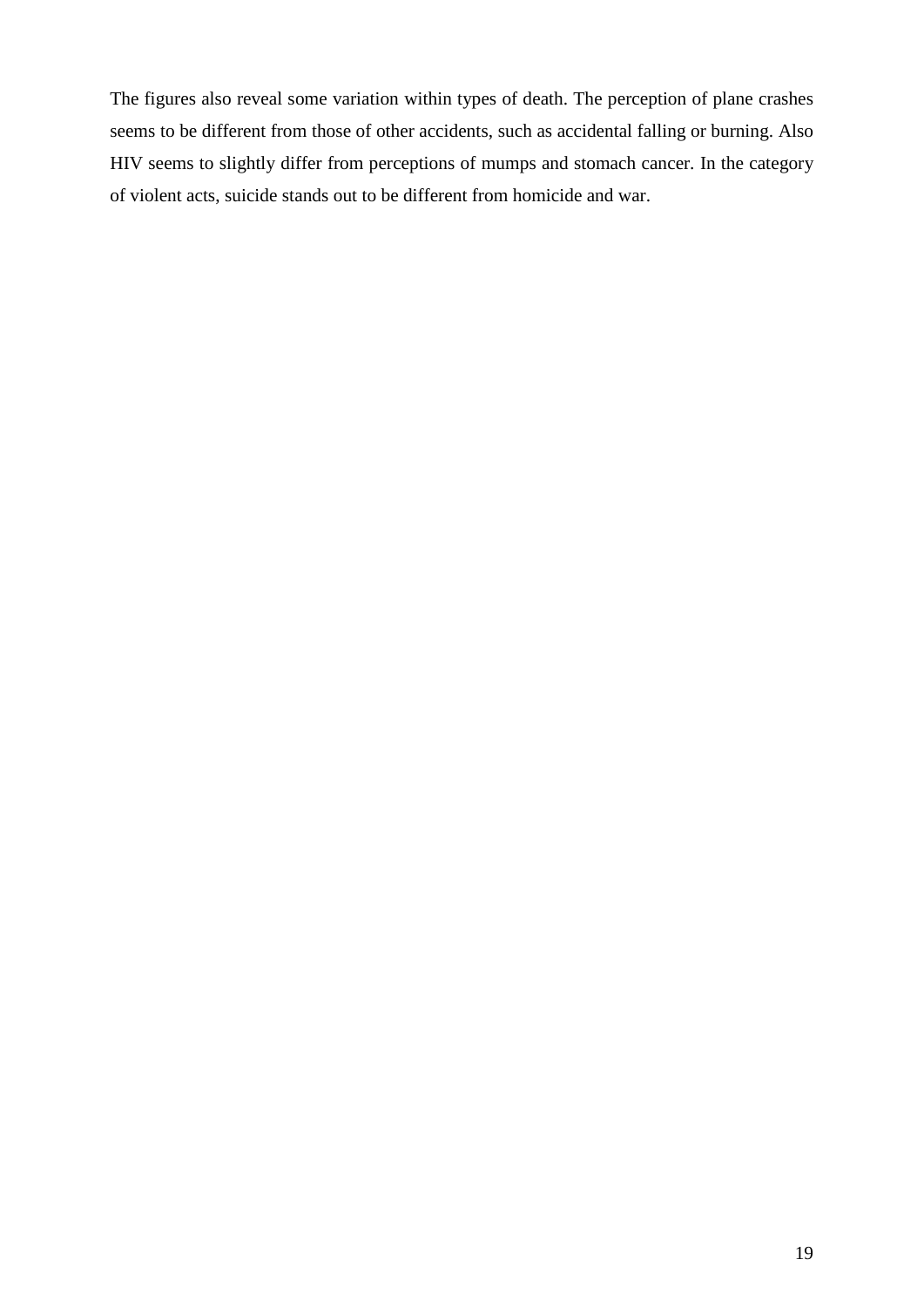

## **Figure 7: Accident risk profiles (mean values) Figure 8: Disease risk profiles (mean values)**

6

۰e

old and familiar

fully unexplored

fully aware

voluntarily

highly unlikely

no dread

one person

6

extremely controllable

later

## **Figure 9: Violent act risk profiles (mean values)**

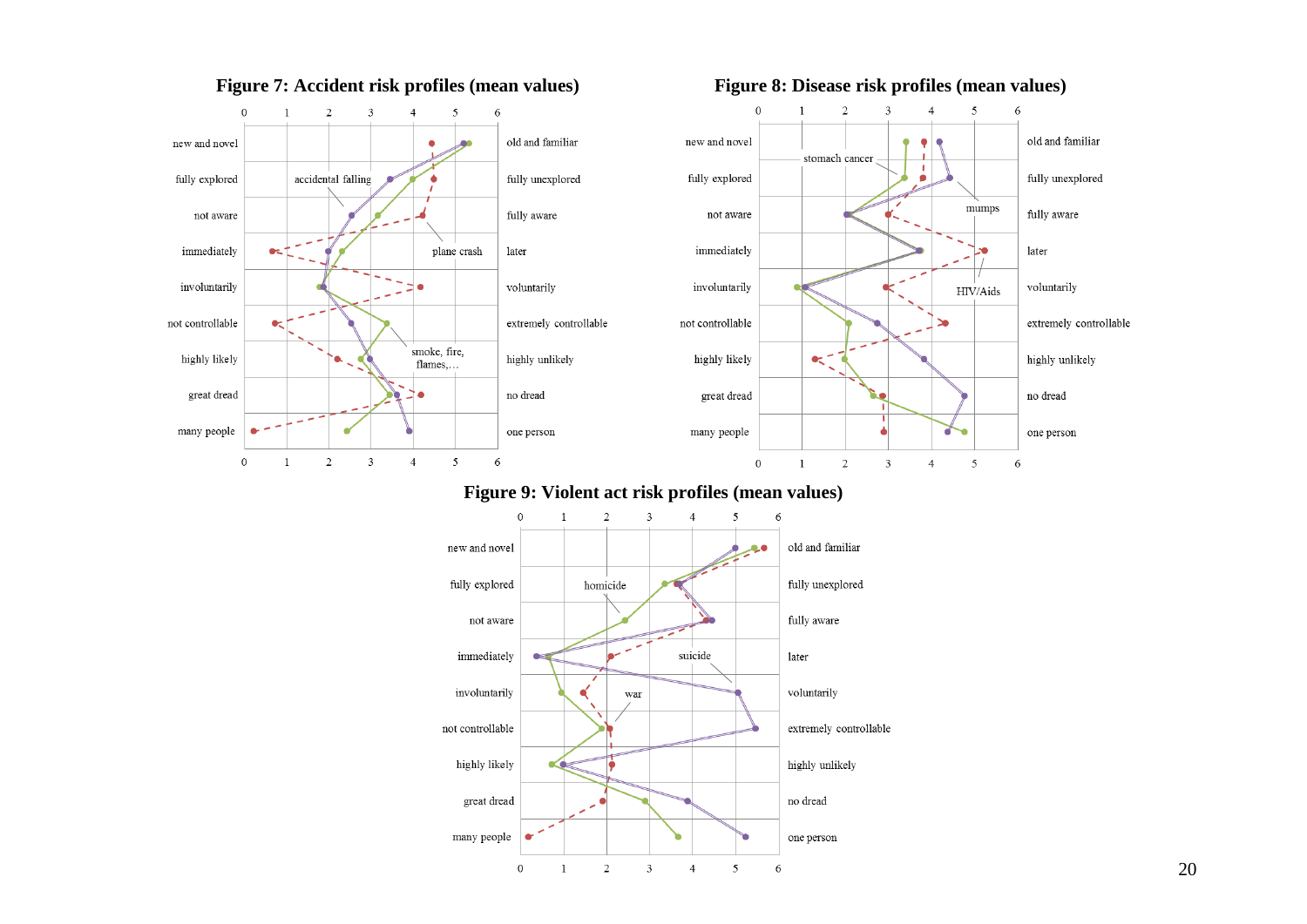#### *Regression analyses*

The descriptive statistics provided some preliminary insights. We will now run a series of OLS regressions to investigate the interdependencies between risk characteristics, perceived mortality, and willingness to pay for risk reduction in more detail. Direct and indirect effects are controlled by estimating a mediation model. Its basic architecture is described by figure 10.



**Figure 10: Mediation model**

We will start by assessing link (i), the impact of qualitative risk and individual characteristics on the mediator, estimated deaths. In a next step, we will identify the influence of estimated deaths and risk/individual characteristics on reductions in sample size (links (ii) and (iii)). Third, we will determine the set of risk/individual characteristics that are (fully or partially) mediated by estimated deaths.

Table 5 reports the results of seven OLS regressions with cluster robust standard errors.<sup>[13](#page-14-0)</sup> The topmost row captures the dependent variable, either the logarithm of death estimates, eij, or reductions in sample size, s<sub>ij</sub>. Models I-III are regressed upon death estimates. Models IV-VII are regressed upon reductions in sample size. The leftmost column lists the explanatory variables: The logarithm of death estimates,  $e_{ii}$ , the nine psychometric variables (e.g. Slovic et al. 1982), $14$  the controls for indirect (through media coverage) and direct (personal) experience, two dummies for the types of death, and individual characteristics and attitudes.

<span id="page-23-0"></span><sup>&</sup>lt;sup>13</sup> Our findings are robust to whether using OLS or Tobit regressions.<br><sup>14</sup> We abstained from rebuilding Slovic et al.'s factors "dread risk" and "known risk" as partial correlations are not large enough to reach Kaiser-Mayer-Olkin-measures of at least 0,5 for all factors (Kaiser and Rice 1974).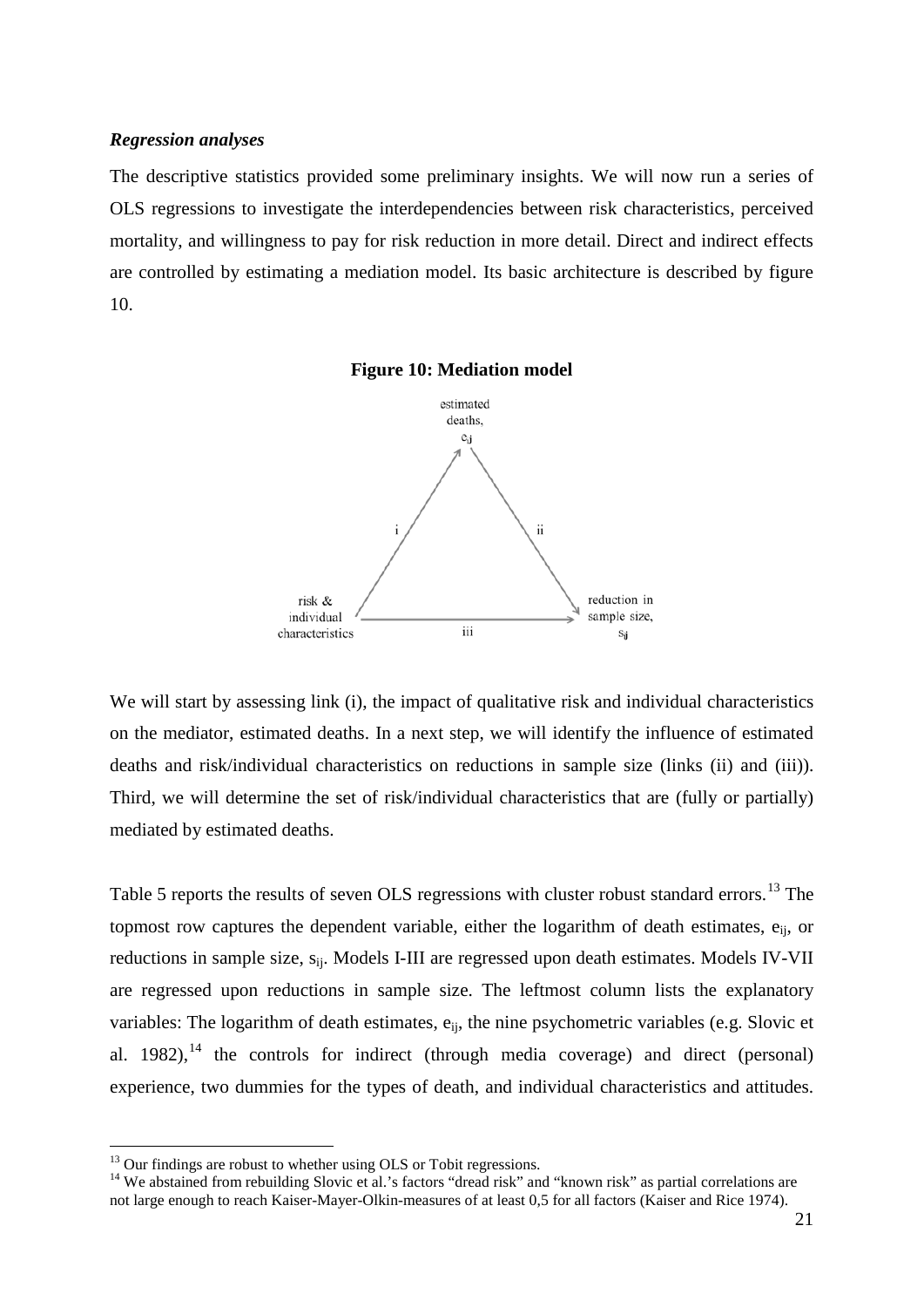The rightmost column reports the findings of a Sobel-test that will be explained below. Model statistics are reported at the very bottom of table 5.

|                                    | estimated deaths,<br>$log(e_{ii})$ |            |            | reduction in sample size,<br>$\mathbf{s}_{ij}$ |             |             |             | media-<br>tion    |
|------------------------------------|------------------------------------|------------|------------|------------------------------------------------|-------------|-------------|-------------|-------------------|
|                                    | I                                  | Π.         | III        | IV                                             | V           | VI.<br>VII  |             | Sobel<br>p> t     |
| estimated deaths,<br>$log(e_{ii})$ |                                    |            |            | $16.77***$                                     | $14.91***$  | $14.27***$  |             |                   |
| newness                            | $-0.11$                            | $-0.09$    | $-0.10$    | $-3.92$                                        | $-2.37$     | $-1.39$     | $-2.78$     |                   |
| science                            | $-0.26***$                         | $-0.29***$ | $-0.28***$ | $-9.33**$                                      | $-11.15**$  | $-10.47**$  | $-14.52***$ | 0.01 <sup>p</sup> |
| exposed                            | $-0.07$                            | $-0.05$    | $-0.05$    | $-5.53$                                        | $-4.45$     | $-4.25$     | $-5.00$     |                   |
| immediacy                          | $0.15**$                           | 0.14       | 0.14       | $-2.47$                                        | $-5.59$     | $-4.74$     | $-2.73$     |                   |
| voluntariness                      | 0.00                               | $-0.05$    | $-0.05$    | 2.98                                           | 1.27        | 1.19        | 0.41        |                   |
| control                            | $0.19***$                          | $0.25***$  | $0.24***$  | 2.15                                           | 4.68        | 4.24        | $7.73**$    | 0.00 <sup>f</sup> |
| fatal                              | $-0.13*$                           | $-0.22***$ | $-0.22***$ | 2.32                                           | $-0.36$     | $-1.04$     | $-4.19$     |                   |
| dread                              | $-0.01$                            | $-0.04$    | $-0.05$    | $-10.25**$                                     | $-11.16**$  | $-11.42**$  | $-12.16**$  |                   |
| catastrophic                       | $0.42***$                          | $0.48***$  | $0.47***$  | 2.03                                           | 4.27        | 4.70        | 11.38***    | 0.00 <sup>f</sup> |
| indirect                           | $-0.37***$                         | $-0.44***$ | $-0.43***$ | $-8.67$                                        | $-13.71*$   | $-12.65$    | $-18.73**$  | 0.01 <sup>f</sup> |
| direct                             | $-0.25**$                          | $-0.29**$  | $-0.29**$  | $-23.35***$                                    | $-25.60***$ | $-26.12***$ | $-30.23***$ | 0.05 <sup>p</sup> |
| confidence                         | 0.11                               | 0.10       | 0.11       | 0.29                                           | 0.17        | $-1.20$     | 0.32        |                   |
| violent act                        |                                    | $-0.80$    | $-0.74$    |                                                | $-47.70*$   | $-45.92*$   | $-56.48**$  |                   |
| accident                           |                                    | $0.90***$  | $0.94***$  |                                                | 11.34       | 13.54       | 26.94       |                   |
| female                             |                                    |            | $-0.31$    |                                                |             | $-8.99$     | $-13.47$    |                   |
| age                                |                                    |            | $-0.06$    |                                                |             | $-6.08***$  | $-6.86***$  |                   |
| general risk                       |                                    |            | 0.11       |                                                |             | $-4.40$     | $-2.81$     |                   |
| constant                           | $7.65***$                          | 7.93***    | 9.09***    | 205.30***                                      | 248.27***   | 409.43***   | 539.14***   |                   |
| ${\bf N}$                          | 837                                | 837        | 837        | 837                                            | 837         | 837         | 837         |                   |
| $\mathbb{R}^2$                     | 0.22                               | 0.27       | 0.28       | 0.18                                           | 0.20        | 0.22        | 0.17        |                   |

**Table 5: OLS regressions**

Table reports coefficients from OLS regressions with cluster robust standard errors/panels.

Reference for types of death are diseases. \*p<0.10, \*\*p<0.05. \*\*\*p<0.01. full mediation, <sup>p</sup>: partial mediation.

Models I-III in table 5 provide evidence on the drivers of death estimates. Generally, estimates seem to be a function of the variables science, immediacy,<sup>[15](#page-23-0)</sup> controllability, fatality, catastrophic potential, and indirect and direct experience. The more delayed the consequences occur, the more controllable a risk is perceived, and the more catastrophic its potential outcome, the higher are stated death estimates. On the other hand, the less is presumably

<span id="page-24-0"></span><sup>&</sup>lt;sup>15</sup> The influence of immediacy seems to be of rather weak nature as it slightly misses conventional levels of significance in models II and III.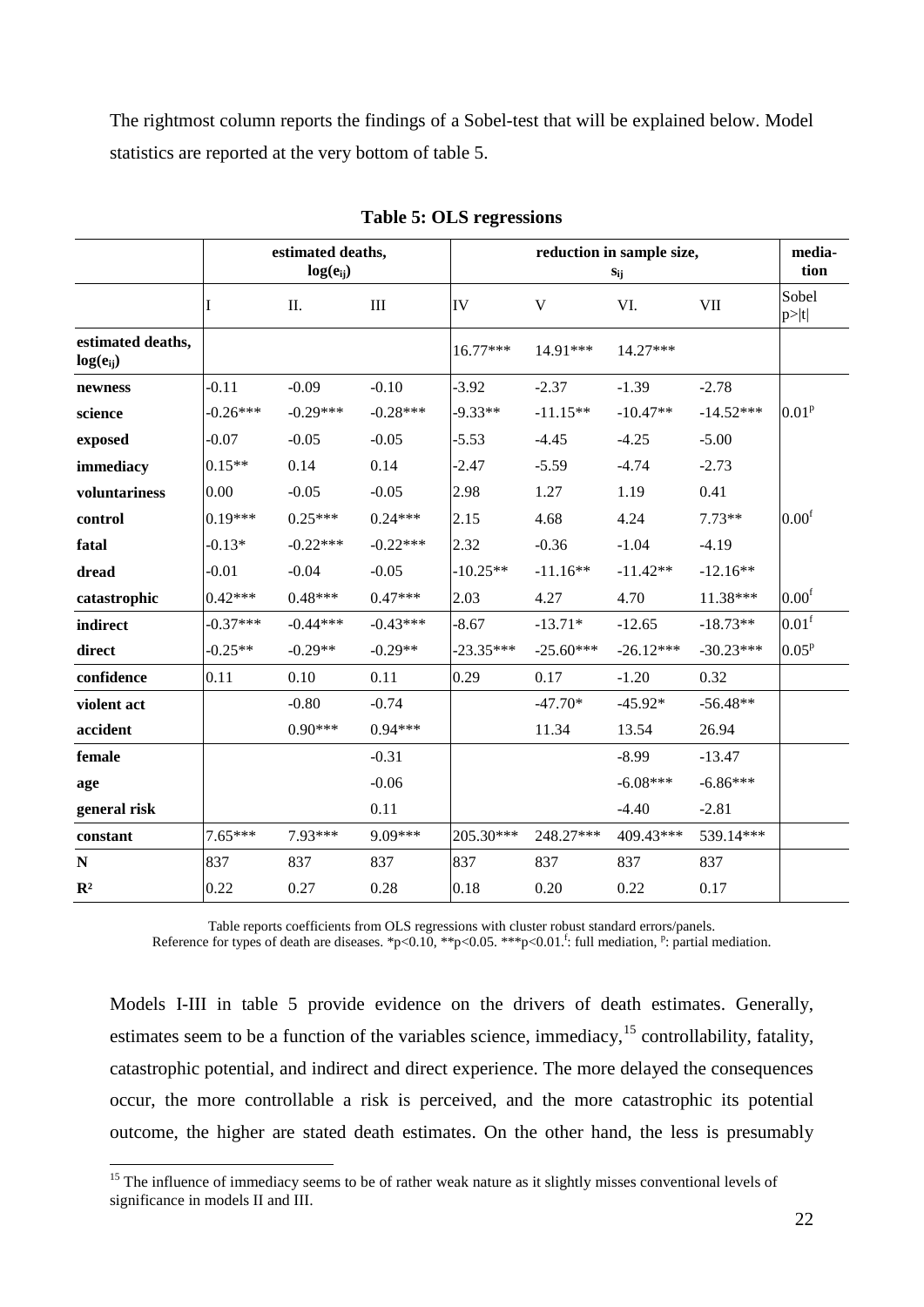known about a risk, the less likely it is that a person will die from that risk, and the less indirect or direct experience is at hand, the lower the estimated deaths p.a. Confirming the weak preliminary evidence from the descriptive analysis, types of risk also seem to matter. Accidents significantly increase the death estimates compared to diseases. This finding could be the result of excessive risk communication. Subjects may have been repeatedly told that laypeople underestimate the most deadly risks in daily life and have been educated in a way to "correct" for this bias. Other drivers do not play a major role for estimations according to our data. Confidence in the goodness of one's own guess does not seem to affect death estimates. Coefficients of socio-demographic characteristics and the general attitude toward taking risks are insignificant. Also note that, in contrast to many previous findings, individual estimates seem to be invariant to changes in perceived dread.

Models IV-VII investigate the relationship between psychometric and socio-demographic drivers and the willingness to pay for risk reduction. Starting with models IV-VI, we observe a couple of variables exerting a significant influence on the decision to reduce the default sample size in phase IV of the experiment. First, as indicated by the significant constant subjects generally deviate from theoretical predictions and often prefer dominated strategies that are less risky. Second, we find that the coefficient for the logarithm of death estimates significantly differs from zero. The higher an individual's estimate of annual deaths, the higher the willingness to avoid this particular risk. Thus, people do respond to perceived changes in annual deaths (and we also know what drives their perception of annual deaths). Third, if a risk is scientifically unexplored, subjects appear to be less willing to reduce the sample size and, as explained earlier, report lower death estimates. These findings run counter to intuition suggesting that people hold less strongly biased perceptions in the domain of unknown risks. In turn, the more people believe to know about a risk, the more likely they are to overestimate its lethal impact and the more likely they are to insure against losses induced by that risk. Fourth, we are able to replicate earlier studies' findings on perceived dreadness. Dread substantially increases the willingness to pay for risk avoidance. As it does not affect estimated deaths, our data reconfirms Loewenstein et al.'s (2001) argument that anticipatory emotions drive behavior beyond the scope of perceived mortality. Fifth, we observe a significant influence of direct exposure on reductions in sample size.<sup>[16](#page-24-0)</sup> The higher the social distance to victims the lower a subject's reductions in sample size. This extends the prominent

<span id="page-25-0"></span><sup>&</sup>lt;sup>16</sup> There is also some evidence supporting Lichtenstein et al.'s (1978) conjecture that indirect experience through media coverage increases the willingness to pay for risk avoidance (model V).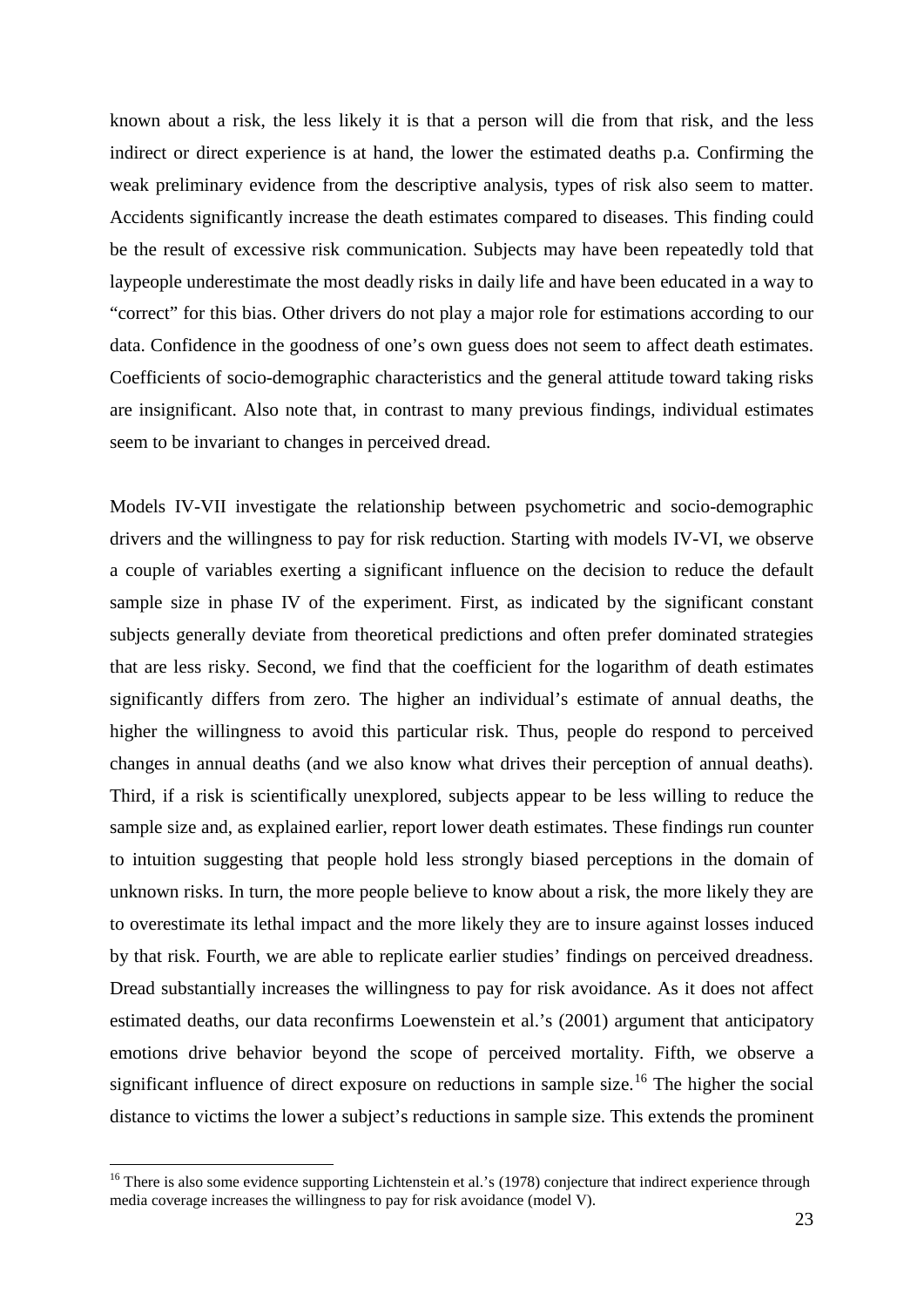view that high exposure levels induce unrepresentativeness biases (e.g. Lichtenstein et al. 1978). Our findings suggest that social closeness also activates the desire for strict regulation beyond actual death frequencies. A similar phenomenon, known as "identifiable victim effect", has already been widely investigated in risk research (Jenni and Loewenstein 1997). However, while the identifiable victim effect explains why people want to see strict regulation employed for others, our data indicate that social closeness also increases the preference for own precaution. Sixth, while the impacts of accidents and diseases do not significantly differ from one another, we observe that violent acts decrease levels of risk avoidance compared to diseases (see models V and VI). This finding is not easy to explain as intuitive characteristics of violent acts such as fatality, dread and indirect/direct exposure are already controlled for. One may argue that our student subjects falsely infer the likelihood of violent deaths from their social environment. However, in this case we would also observe underestimation of death statistics in models II and III. An alternative interpretation could be that subjects put risk premiums on diseases. By reducing the sample size when being confronted with violent acts subjects may then readjust their willingness to pay for risk reduction to its natural level. Seventh, the willingness to reduce the sample size seems to be sensitive to a subject's age. Older subjects in our experiment spend significantly less money on risk avoidance than younger subjects. One may argue that older subjects have learnt to focus more on analytical reasoning than emotional responses. Evidence from Dohmen et al. (2010) contradicts this conjecture. They find strong evidence in a large representative sample suggesting that age negatively affects the willingness to take risks. Given that our sample compasses only 19 observations of subjects older than 25, we have to admit that our finding may be a mere artifact of the student sampling. Other psychometric and socio-demographic variables seem to be less important for risk avoidance.

We have assessed the links (i), (ii), and (iii) of figure 10 and will now turn to the question whether death estimates fully or partially mediate the willingness to reduce the sample size in the insurance task. Generally, mediation is prevalent if an independent variable exerts an indirect influence on the dependent variable that is carried by a third variable, the mediator. The indirect influence evolves from two direct effects: first, the independent variable must significantly affect the mediator (link (i)). Second, the mediator must significantly affect the dependent variable (link (ii)). Moreover, the independent variable is said to be partially mediated if its direct effect on the dependent variable is significantly different from zero (link (iii)). Otherwise, it is fully mediated by the third variable.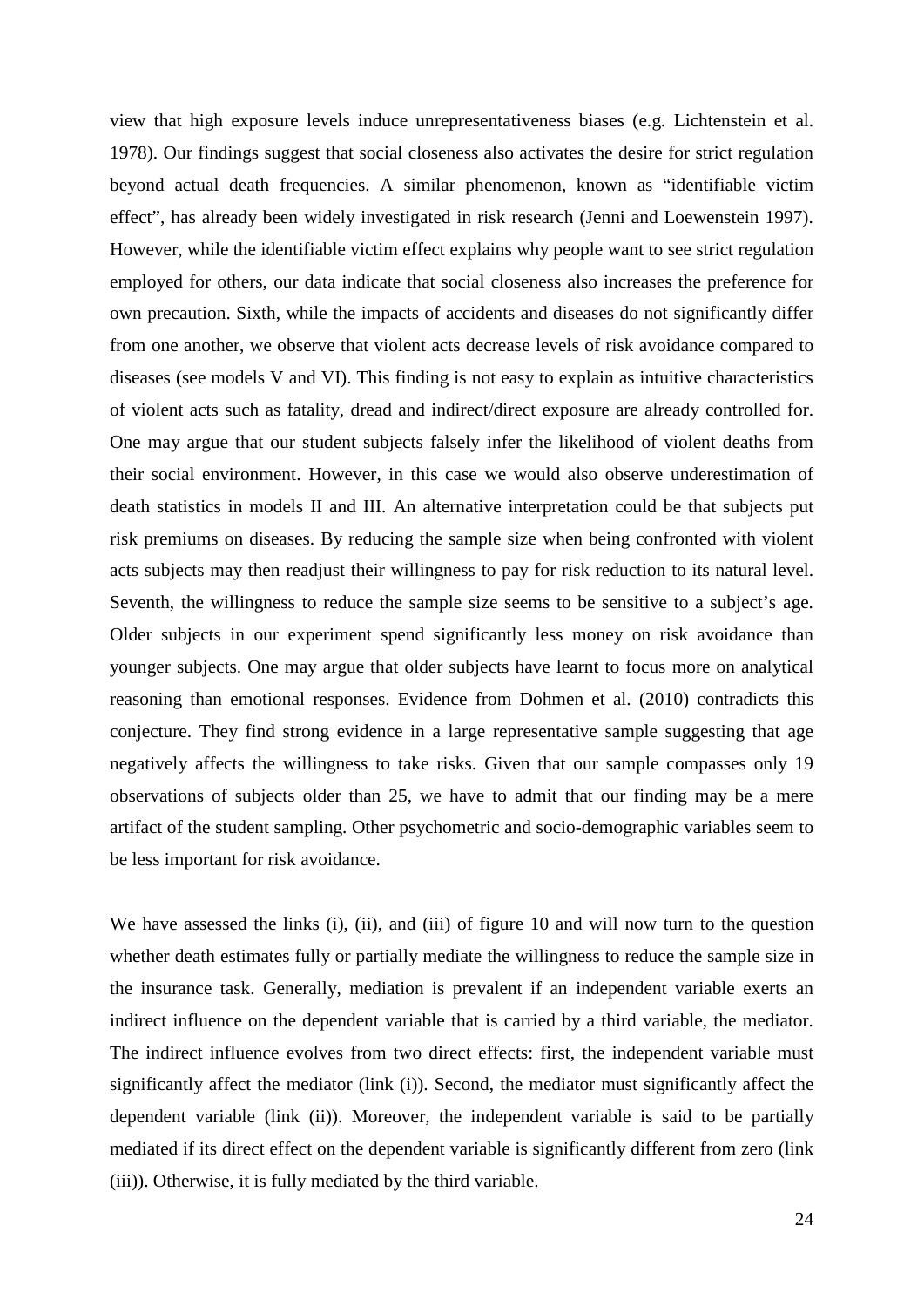In order to determine likely candidates that could be mediated in our data, we first run another regression upon reductions in sample size excluding the mediator (model VII, table 5). Coefficients in model VII capture the total (direct plus indirect) effect of each independent variable on reductions in sample size and allow us to narrow down the set of possible variables being mediated: significant total effects can be found for nine independent variables. These are science, controllability, dreadness, catastrophic potential, indirect/direct experience, violent act, and age. However, according to model III the variables dreadness, violent act, and age do not significantly affect the mediator and can therefore be excluded from further analysis. For the remaining five variables we performed Sobel-tests to determine the significance of the indirect effects. Results are reported in the rightmost column of table 5.

Table 5 provides evidence for three fully mediated variables. The more people can control the probability of death due to a specific risk, the less people are affected by its consequences and the more often people hear about this risk in the media, the higher are the death estimates associated with it, and, in turn, the higher an individual's willingness to pay for risk reduction. We also find two more complex forms of interplay. The variables science and direct experience appear to be partially mediated by death estimates. I.e., the more is known about a risk and the lower the social distance to victims the higher is an individual's death estimate which also increases the willingness to pay for sample size reductions beyond the direct effect exerted by these variables.

### *Risk communication versus governmental precaution*

The findings of the regression analyses can contribute to the old debate over effective measures of risk management (see e.g. Slovic et al. 1984; Sjöberg 2000b). On the general level, the results suggest that authorities should devise resources to counter biased perceptions if risks score high on variables indirectly affecting insurance behavior. In that case, educational campaigns could de-bias perceptions and satisfy the public desire for safety without reducing actual levels of risk. However, if risks have high scores on variables exerting direct influence authorities should consider precautionary means to reduce current levels of risk. People then want to see strict regulation regardless of actual fatalities and even if this is costly to them.

Nonetheless, the question which technique is more effective in coping with public concerns for safety does not only depend on direct and indirect effects but also on actual and estimated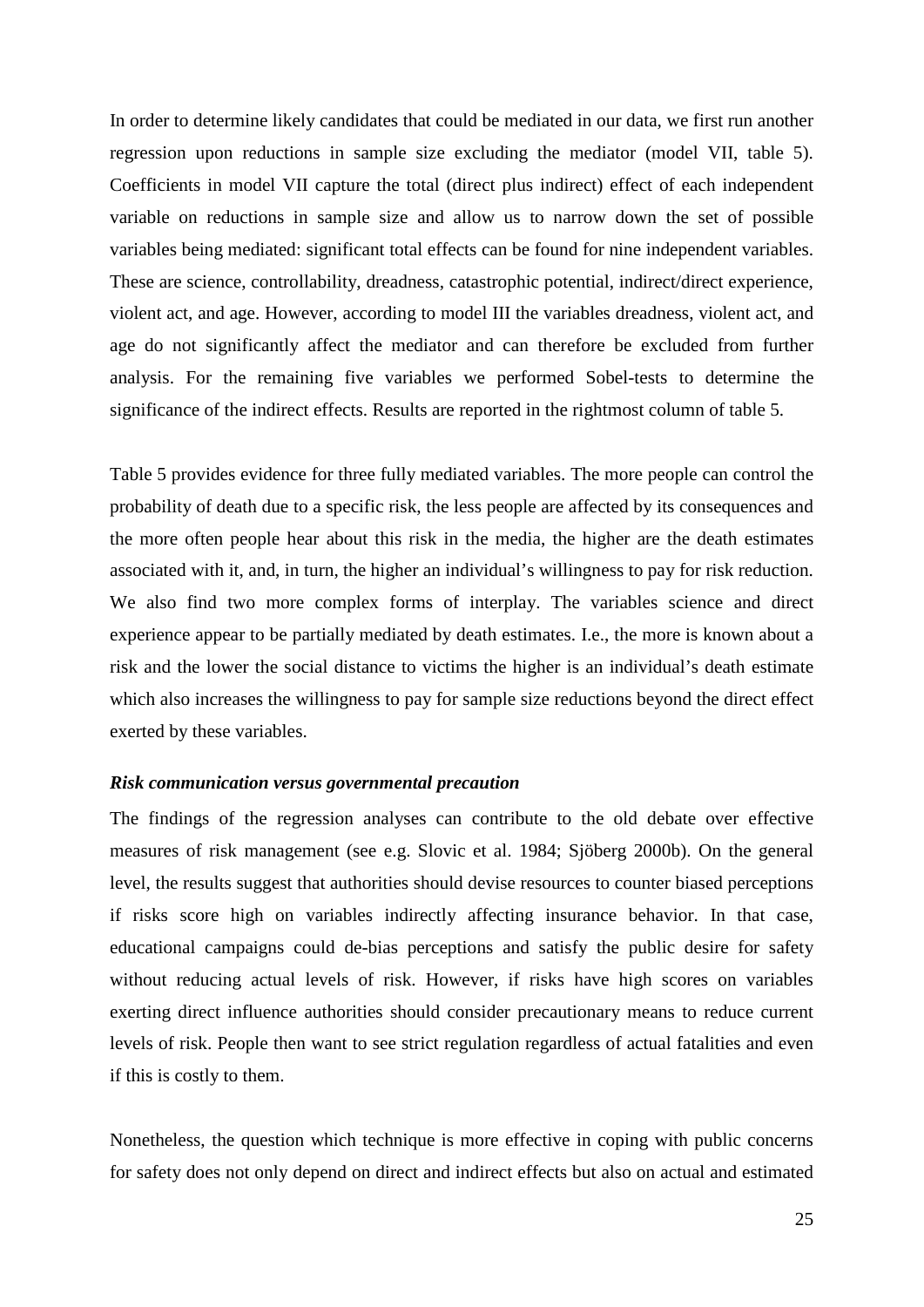mortality levels. To illustrate consider figure 11 which shows predicted insurance levels of an average subject for each of the nine risks. The height of each column represents the total reduction in sample size as estimated by model VI of table 5. For example, the average subject is predicted to reduce the default sample size for accidental falls by 244 marbles at a cost of 1.24 EUR.





The composition of each column demonstrates the relevance of different motives behind insurance decisions. Each column is built on three components – communication, precaution, and baseline. The communication component indicates the maximum effect on insurance decisions that can be induced by risk communication. It shows the amount of marbles that have to be drawn due to biased fatality estimates. Put differently, if all subjects had possessed perfect information about actual fatalities the communication component could be deducted from predicted total insurance levels. The highest potential for risk communication is prevalent in areas of low and medium mortality. In these areas subjects hold relatively inaccurate perceptions of actual fatalities that strongly drive insurance behavior so that debiasing may prove to be a powerful tool for risk management. However, considering all nine risks communication seems to have a less extreme impact on insurance decisions. Overall levels could be decreased by around 30 percent if all subjects possessed accurate understandings of annual fatalities.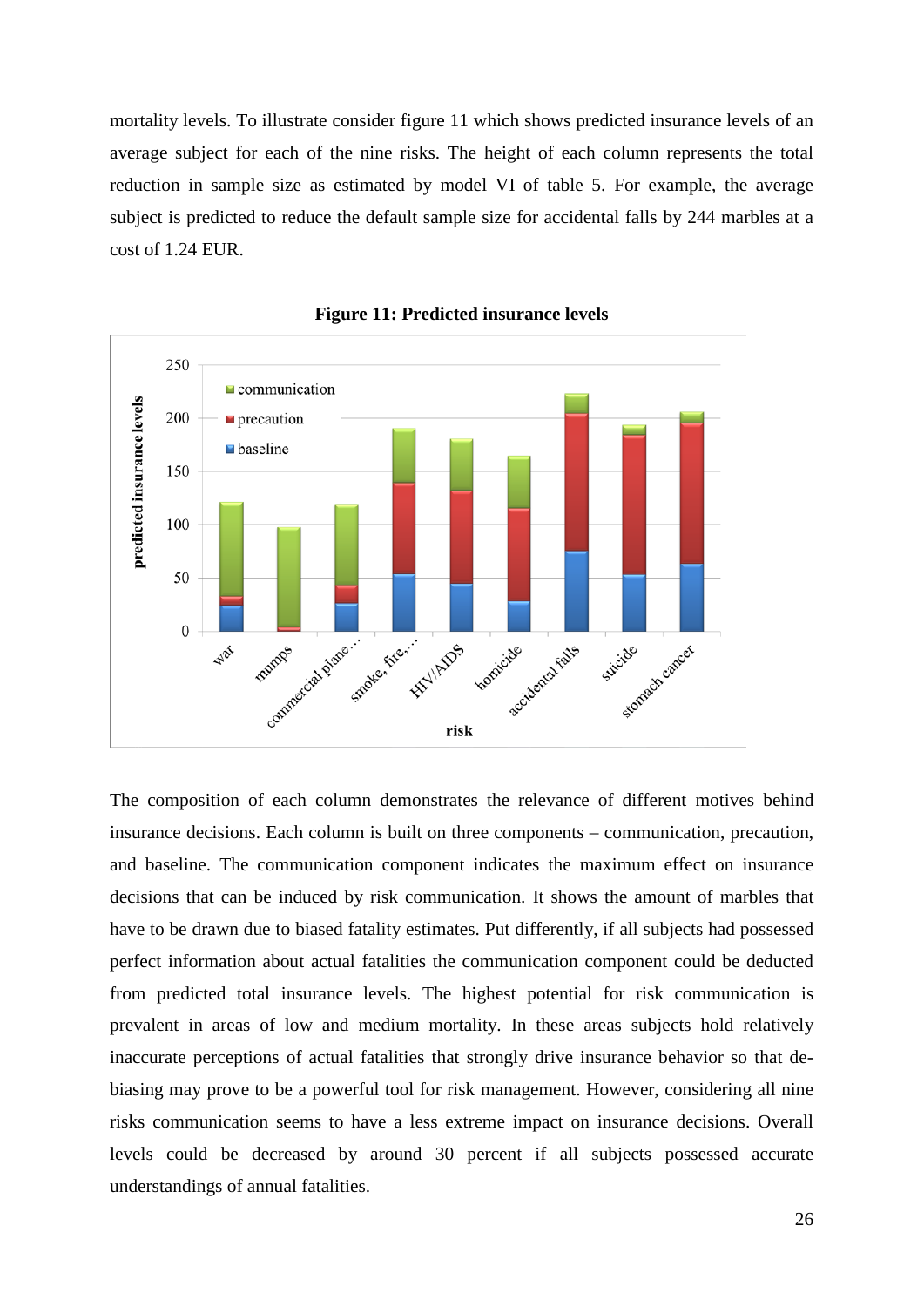The second component shows the effect on insurance decisions if precaution is nearly perfect, i.e. if annual fatalities for each risk are reduced to a minimum of 1 dead person p.a. If all risks had been negligible in reality the precaution component could be deducted from predicted insurance levels. In contrast to communication, precautionary means are particularly relevant in the domains of medium and high mortality. The higher actual fatalities p.a. the more subjects want to see the current risks reduced. Moreover, considering the total effect precaution seems to be a quite powerful tool for risk management. Across all nine risks perfect precaution can reduce levels of insurance by around 45 percent.

With the component effects at hand, we can determine the optimal policy responses for each risk. Table 6 shows again the list of nine risks and corresponding threshold values. The threshold values are determined by dividing the relative reductions in predicted insurance induced by communication by the relative reductions in predicted insurance induced by precaution. It hence reflects the relative power ratio between communication and precaution. For example, a threshold value close to 1 suggests that communication and precaution are about equally powerful in coping with a particular risk. If threshold values are below 1, precaution seems to be more powerful and, vice versa, if threshold values are above 1 communication appears to be more powerful than precaution.

| real-life risk                             | threshold |
|--------------------------------------------|-----------|
| war                                        | 10.51     |
| mumps                                      | 24.75     |
| commercial plane crash                     | 4.41      |
| smoke, fire, flames, burning, and scalding | 0.60      |
| <b>HIV/AIDS</b>                            | 0.55      |
| homicide                                   | 0.56      |
| accidental falls                           | 0.14      |
| suicide                                    | 0.07      |
| stomach cancer                             | 0.08      |

**Table 6: Risk thresholds**

The optimal risk policy can be determined by comparing threshold values with actual costs ratios between communication and precaution, i.e. the costs for perfect communication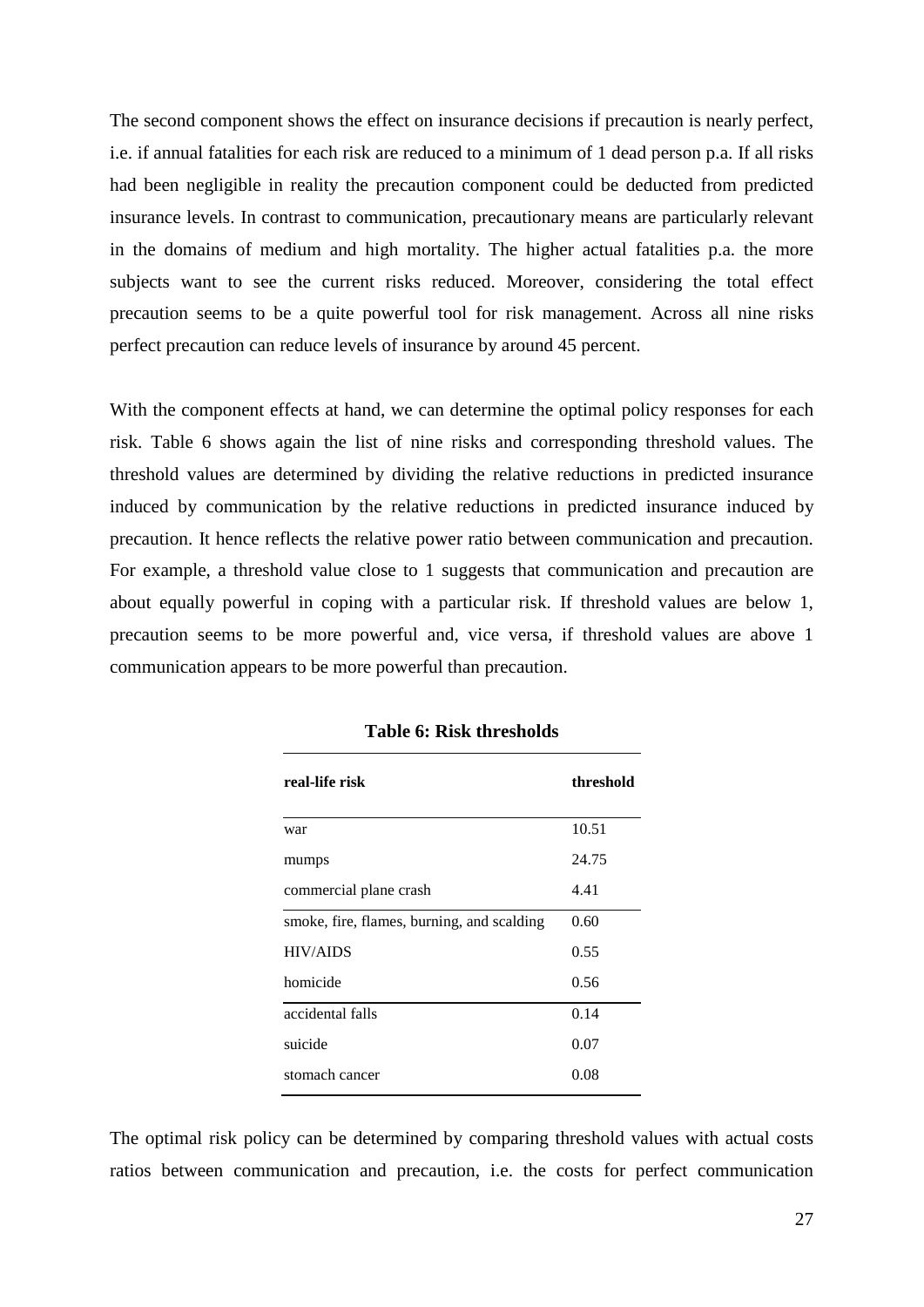divided by the costs for perfect precaution.<sup>[17](#page-25-0)</sup> If these values lie above the threshold, communication is a less efficient tool than precaution. If the actual costs ratios lie below thresholds risk communication is more efficient. For example, if educational campaigns to debias laypersons' perceptions on HIV/AIDS cost less than half of the amount that had to be spent to find a cure for HIV/AIDS, risk communication is the more efficient policy. Analogously, if perfect risk communication becomes almost as expensive as finding a cure, the optimal response is focusing on precaution.

The third component in figure 11 indicates baseline insurance levels. These decisions are solely motivated by specific combinations of risk characteristics and are thus independent of biased death estimates or actual mortality rates. They reflect the premiums that subjects place on particularly bad deaths. As can be seen baseline insurance levels correlate with mortality categories. This finding is somewhat surprising as we have already controlled for the effects of death estimates. Low premiums are assigned to deaths by mumps, plane crashes, and war. Note that the latter is reported to be the most dreaded one of all nine risks. Highest premiums, in contrast, are placed on accidental falls, stomach cancer and smoke, fire, flames, burning, and scalding. These are old and familiar risks that are faced rather involuntarily and affect only a few people. None of these risks is reported to be particularly dreaded. Premiums on these risks may hence be the result of anticipatory emotions that go beyond the cognitive evaluation of perceived dreadness. In early human history, a group's survival may have strongly depended on environmental factors. Over hundreds of generations people may have ingrained affective responses to encounter deaths due to falling, starvation, or burning.

## **5. Conclusion**

In this study, we present a novel experiment to explore the relationship between qualitative risk characteristics, perceived mortality and demand for risk reduction. Our subjects play a series of loss lotteries in which the odds are matched to the likelihood of lethal events in real life. For each risk, subjects can pay premiums in order to reduce the likelihood of total bankruptcy.

The results of the experiment confirm that subjects have quite accurate perceptions for some lethal risks, while they exhibit inner reluctance to others. As a novelty, we are able to

 $17$  Of course, we focus on hypothetical and simplified scenarios in our simulation disregarding uncertainty or any kind of interaction between communication and precaution. However, we believe that such threshold values, once re-estimated for particular programs, provide reasonable rules of thumb for decision-making.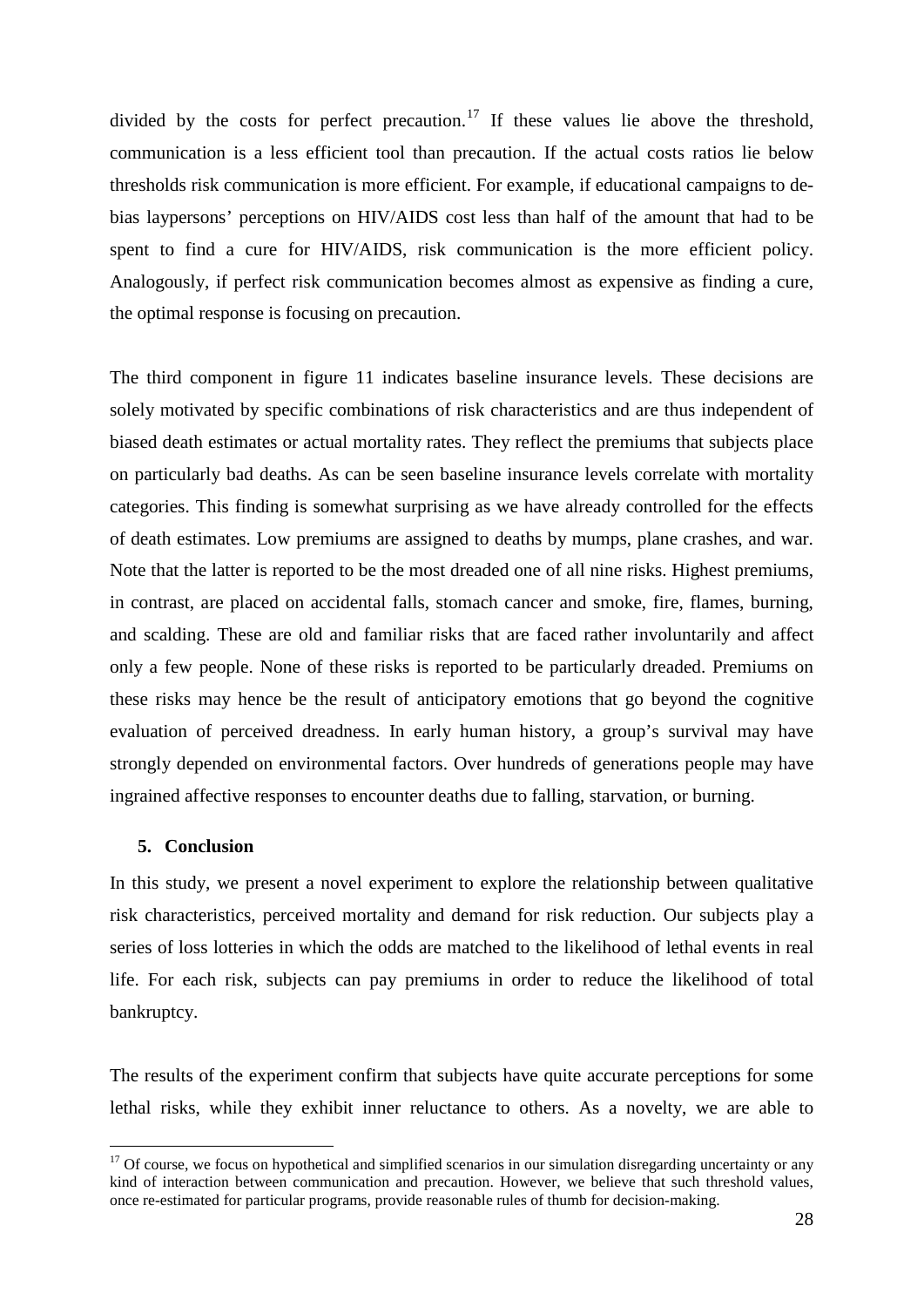differentiate between risk characteristics that directly manipulate subjects' perceptions of actual death frequencies and those that directly affect the willingness to pay for risk reduction. We also find the impact of certain characteristics to be partially or fully mediated by perceived mortality. On the aggregate level, we find that 30 percent of all insurance decisions are the result of biased perceptions of annual mortality. Living in an (almost) peaceful world without deadly risks, however, would lower insurance decisions by 45 percent.

Should authorities now invest in de-biasing public perceptions or spend money on precaution? Our results suggest that indirect effects offer effective channels for risk communication while direct effects call public authorities to employ strict regulation. In addition, communicational measures should prove extremely useful in domains with low numbers of annual fatalities. Once fatalities rise, the effect of risk communication becomes less dominant. In these areas, precautionary measures are more powerful tools to satisfy the public desire for risk reduction.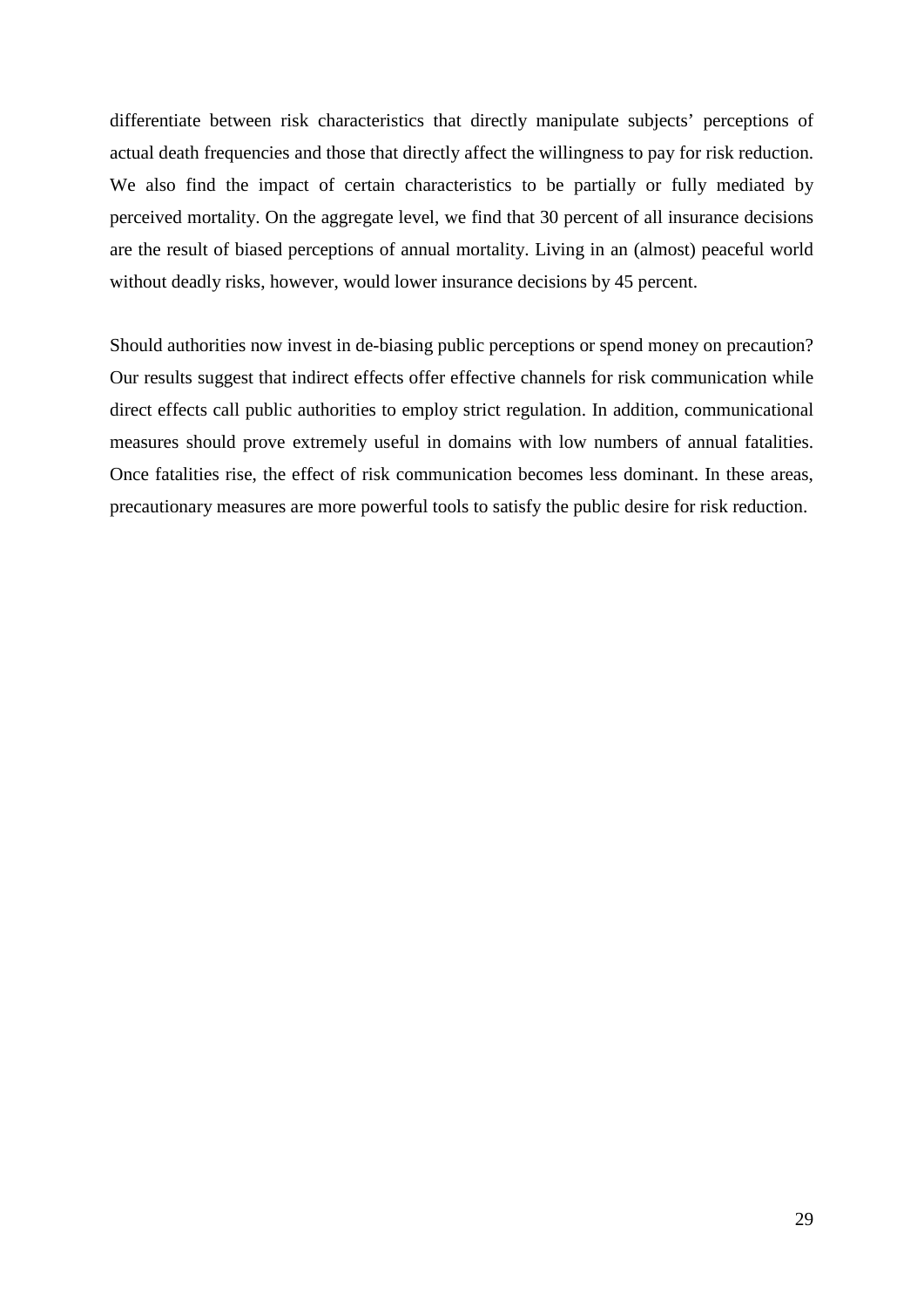#### **References**

- Anderson, H., and P. Lundborg (2007). Perception of Own Death Risk. An Analysis of Road-Traffic and Overall Mortality Risks. *Journal of Risk and Uncertainty* 34: 67-84.
- Benjamin, D., and W. Dougan (1997). Individuals' Estimates of the Risks of Death: Part  $I A$ Reassessment of the Previous Evidence. *Journal of Risk and Uncertainty* 15: 115-133.
- Chanel, O., and G. Chichilnisky (2009). The Influence of Fear in Decisions: Experimental Evidence. *Journal of Risk and Uncertainty* 39: 271-298.
- Chilton, S., Jones-Lee, M., Kiraly, F., Metcalf, H., and W. Pang (2006). Dread Risk. *Journal of Risk and Uncertainty* 33: 165-182.
- Dohmen, T., Falk, A., Huffman, D., Sunde, U., Schupp, J., and G. Wagner (2010). Individual Risk Attitudes: New Evidence from a Large, Representative, Experimentally-Validated Survey. *Journal of the European Economic Association* 9 (3): 522-550.
- Fischbacher, U. (2007). z-Tree: Zurich Toolbox for Ready-made Economic Experiments. *Experimental Economics* 10(2): 171-178.
- Fischhoff, B., Watson, S., and C. Hope (1984). Defining Risk. *Policy Sciences* 17: 123-139.
- Gregory, R., and R. Mendelsohn (1993). Perceived Risk, Dread, and Benefits. *Risk Analysis* 13(3): 259-264.
- Jenni, K., and G. Loewenstein (1997). Explaining the "Identifiable Victim Effect". *Journal of Risk and Uncertainty* 14: 235-257.
- Johnson, E., Hershey, J., Meszaros, J., and H. Kunreuther (1993). Framing, Probability Distortions, and Insurance Decisions. *Journal of Risk and Uncertainty* 7: 35-51.
- Johnson, E., and A. Tversky (1984). Representations of Perceptions of Risk. *Journal of Experimental Psychology: General* 113(1): 55-70.
- Kaiser, H., and J. Rice (1974). Little Jiffy, Mark Iv. *Educational and Psychological Measurement* 34(1): 111–117.
- Lichtenstein, S., Slovic, P., Fischhoff, B., Layman, M., and B. Combs (1978). Judged Frequency of Lethal Events. *Journal of Experimental Psychology: Human Learning and Memory* 4(6): 551-578.
- Loewenstein, G., Weber, E., Hsee, C., and N. Welch (2001). Risk as Feelings. *Psychological Bulletin* 127(2): 267-286.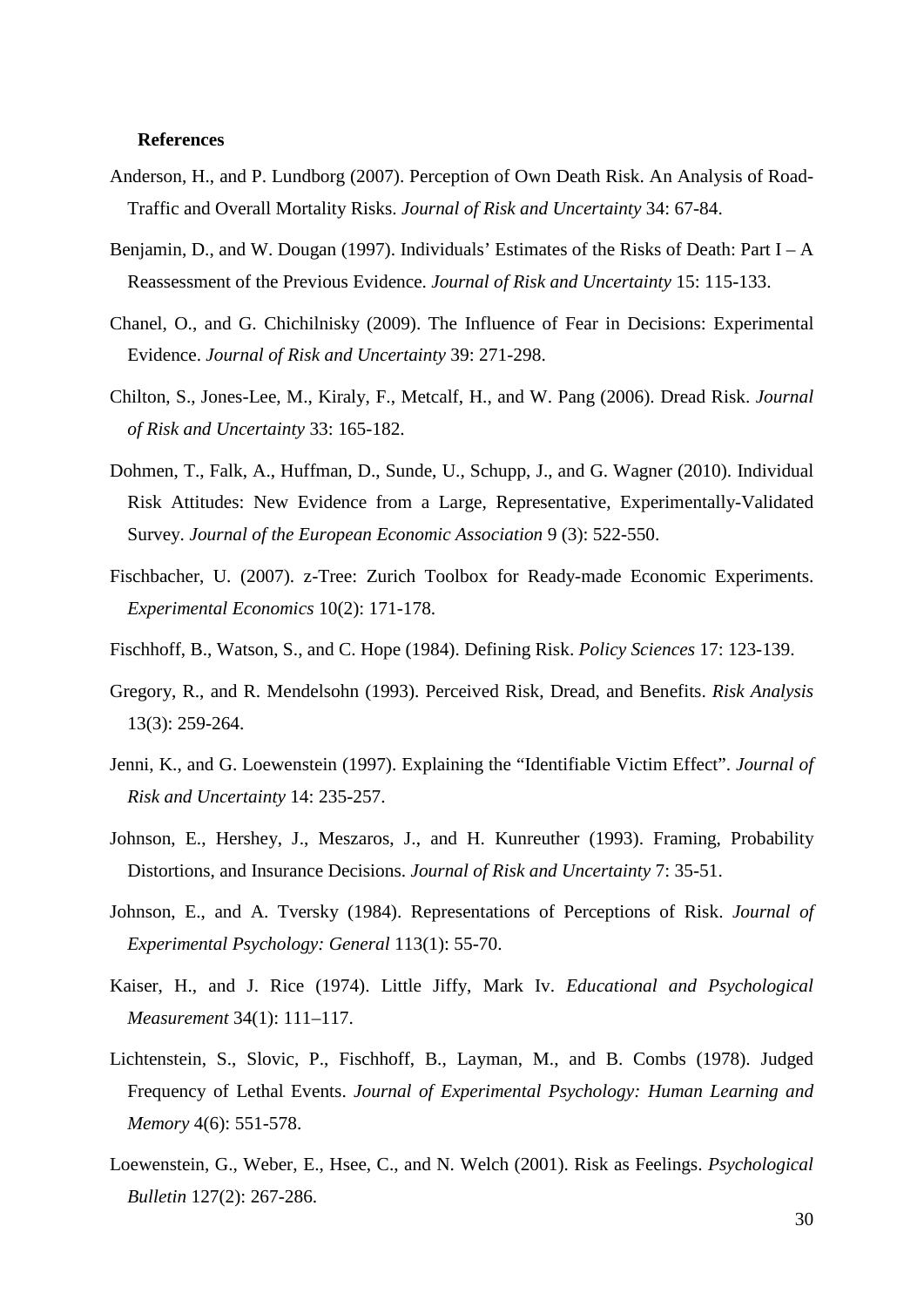- Pyszczynski, T., Abdollahi, A., Solomon, S., Greenberg, J., Cohen, F., and D. Weise (2006). Mortality Salience, Martyrdom, and Military Might: The Great Satan Versus the Axis of Evil. *Personality and Social Psychology Bulletin* 32: 525-537.
- Rosenblatt, A., Greenberg, J., Solomon, S., Pyszczynski, T., and D. Lyon (1989). Evidence for Terror Management Theory I. The Effects of Mortality Salience on Reactions to Those Who Violate or Uphold Cultural Values. *Journal of Personality and Social Psychology* 57(4): 681-690.
- Slovic, P., Lichtenstein, S. and B. Fischhoff (1979). Images of Disaster: Perception and Acceptance of Risks from Nuclear Power. In G. Goodman and W. D. Row (eds.). Energy Risk Management. London: Academic Press: 223-245.
- Slovic, P. Fischoff, B., and S. Lichtenstein (1980). Facts and Fears: Understanding Perceived Risk. In R. Schwing and W. Albers, Jr. (eds). Societal Risk Assessment: How Safe is Safe Enough? New York: Plenum: 181-214.
- Slovic, P., Fischhoff, B., Lichtenstein, S. and F. Roe (1981). Perceived Risk: Psychological Factors and Social Implication. *Proceedings of the Royal Society of London* A376: 17-34.
- Slovic, P., Fischhoff, B., and S. Lichtenstein (1984). Behavioral Decision Theory Perspectives on Risk and Safety. *Acta Psychologica* 56: 183-203.
- Slovic, P., Fischhoff, B., and S. Lichtenstein (1982). Why Study Risk Perception? *Risk Analysis* 2(2): 83-93.
- Slovic, P., Fischhoff, B., and S. Lichtenstein (1985). Characterizing perceived risk. In R. Kates, C. Hohenemser and J. Kasperson (eds.). Perilous Progress: Managing the Hazards of Technology. Boulder, Colorado: Westview Press: 91-125.
- Slovic, P. (1987). Perception of Risk. *Science* 236(4799): 280-285.
- Slovic, P., and E. Weber (2002). Perception of Risk Posed by Extreme Events. In Risk Management Strategies in an Uncertain World. Columbia/Wharton Roundtable, Palisades, New York.
- Sjöberg. L. (1996). A Discussion of the Limitations of the Psychometric and Cultural Theory Approaches to Risk Perception. *Radiation Protection Dosimetry* 68(3/4): 219-225.
- Sjöberg (1998). Why Do People Demand Risk Reduction? In S. Lydersen, G. Hansen, and H. Sandtorv (eds.). ESREL-98: Safety and Reliability. Trondheim: A. A. Balkema: 751-758.

Sjöberg, L. (2000a). Factors in Risk Perception. *Risk Analysis* 20(1): 1-11.